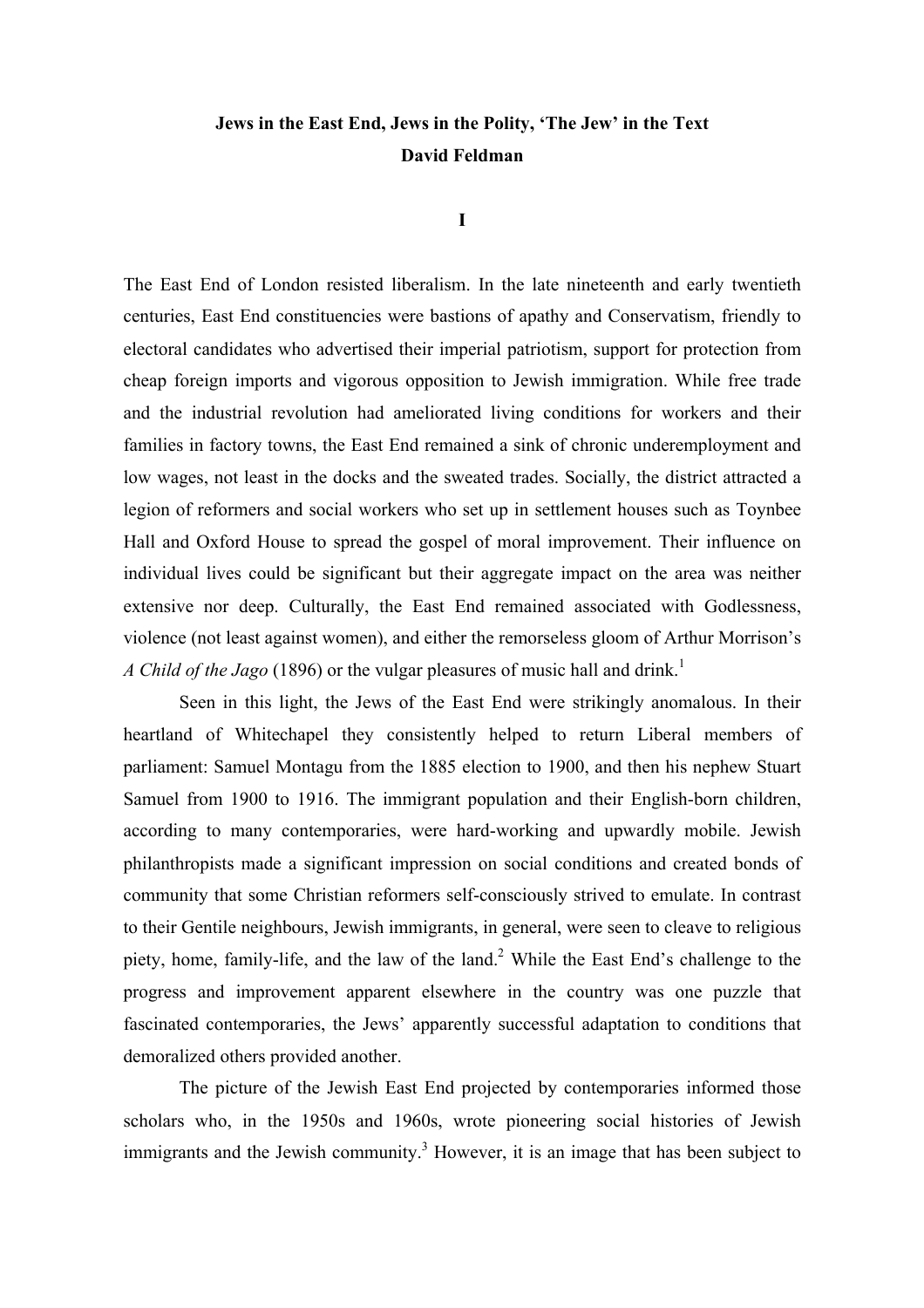criticism and revision over the last twenty-five years. Even before this time, Bill Fishman had rescued *East End Jewish Radicals* (1975) from oblivion. From the 1990s Fishman's was no longer a lone voice and others too reoriented their attention to the history of Jewish labour and the labour movement; the histories of Jewish crime and prostitution were acknowledged; and the social, cultural, and political conflicts between rich and poor, East End and West End, anglicized and foreign within the Jewish community often became the focus of attention.<sup>4</sup>

This new historiography of the Jewish East End developed alongside a second sort of revisionism. Here scholars interrogated the received account of Jewish integration in the period and in doing so they took a critical distance from the liberal tradition. Whereas the conventional view had narrated and celebrated the 'alembic of English tolerance' and had focussed on the relative absence of antisemitism in Britain, historians now argued that nineteenth-century liberalism was allergic to cultural difference. In an important essay which first set out this interpretation Bill Williams coined the striking term 'the anti-Semitism of tolerance.' Williams' focus was relations between Jews and non-Jews in Manchester in the second half of the nineteenth century. 'Jews were validated', he argued, 'not on the grounds of their Jewish identity, but on the basis of their conformity to the values and manners of bourgeois English society.<sup>5</sup> This view has been reproduced by others, though usually without the Marxist flourish. Geoffrey Alderman proposes that after emancipation British Jews 'felt that they were on trial, that they had to prove, and to continue to prove that they were worthy of the rights and freedoms Anglo-Christian society had extended to them'. David Cesarani argues that 'the majoritarian Christian, utilitarian ethos [of Victorian England] marked out the Jews as different. When the state acted in accordance with these values there was inevitably friction between it and the Jews<sup> $,6$ </sup>

The dark side of liberalism is now a familiar theme in writing on the long nineteenth century. The treatment of the working class in factory towns, of the criminalized underclass, of women belonging to all social classes and of colonized peoples, have all been examined to highlight the self-interestedness, hypocrisy, and coercive capacity of men and institutions that espoused liberal principles. In this body of work, liberalism is sometimes understood capaciously: not merely as the creed of a political party or even an ideology but as a set of values and a political culture that traversed parties or even states. It is revealed as a doctrine that valorized and promoted a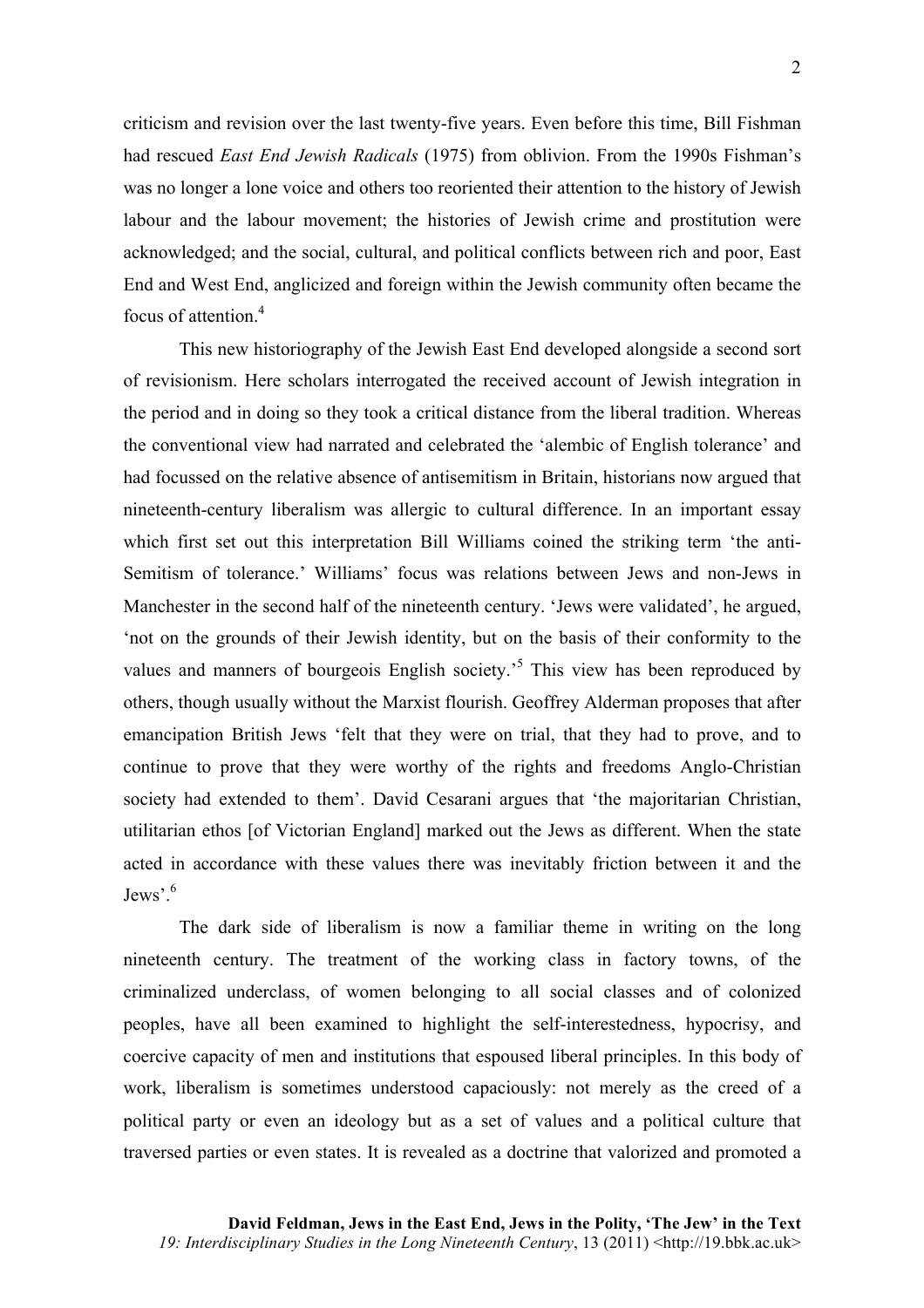set of freedoms but also as one which, on closer inspection, promoted a series of exclusions<sup>7</sup>

It is this same estimate of liberalism as intolerant of difference which underpins recent analyses of how Jews were represented in Victorian and Edwardian culture. Liberals, it is suggested, embraced and vaunted Jews to the extent that they carried forward the values and behaviours of which they approved; but in so far as Jews and Jewishness did not conform to this standard they were deprecated or even condemned. In his path-breaking study, *Constructions of 'the Jew' in English Literature and Society* (1993), Bryan Cheyette writes as follows:

The confident Victorian expectation that 'culture' can modernize and order an 'anarchic' reality underpins this study […]. We shall deliberately foreground this Arnoldian ideal of 'culture' where Jews, newly assimilated into the nation-state, exemplify the Enlightenment virtues of tolerance, justice and equality. This liberalism, however, is always ambivalent because it is buttressed by a spurious universalism which assumes 'the Jew' will be transfigured in a higher realm. Within an increasingly exclusivist nation-state, that is, Jews are constructed in equivocal terms as both the embodiment of a transformable cultural Hebraism and, at the same time, as an unchanging racial 'other'.<sup>8</sup>

More recent work extends this approach. Notably, Nadia Valman reveals that Victorian ambivalence was articulated through a gendered bifurcation:

The fundamentally contradictory place occupied by Judaism and Jews in both Christian and secular culture […] was inscribed into nineteenth-century narratives in gendered terms. Repeatedly, the figure of the Jewess marked the bifurcation between the discursive denigration and idealization of Judaism. The Jew was represented as archaic, legalistic, materialistic, intolerant, superstitious and primitive; Judaism itself was masculinized. The Jewess, by contrast, was spiritual, cultured, patriotic, emotional and modern. While the Jew was irredeemable, the Jewess represented the capacity of the Jews to transcend their spiritual and social narrowness.<sup>9</sup>

Since the early 1990s innovative work such as this has turned away from 'antisemitism' and instead has used 'ambivalence' as a term that can illumine our understanding of how Jews have been represented. This turn to ambivalence is not restricted to the long nineteenth century yet some of the most sustained work developing this theme has focussed on nineteenth- and early twentieth-century culture. In doing so it draws upon and also reinforces an interpretation of the interaction of liberalism and the Jews in which the universalism of the former generates hostility to the particularism of the latter.<sup>10</sup>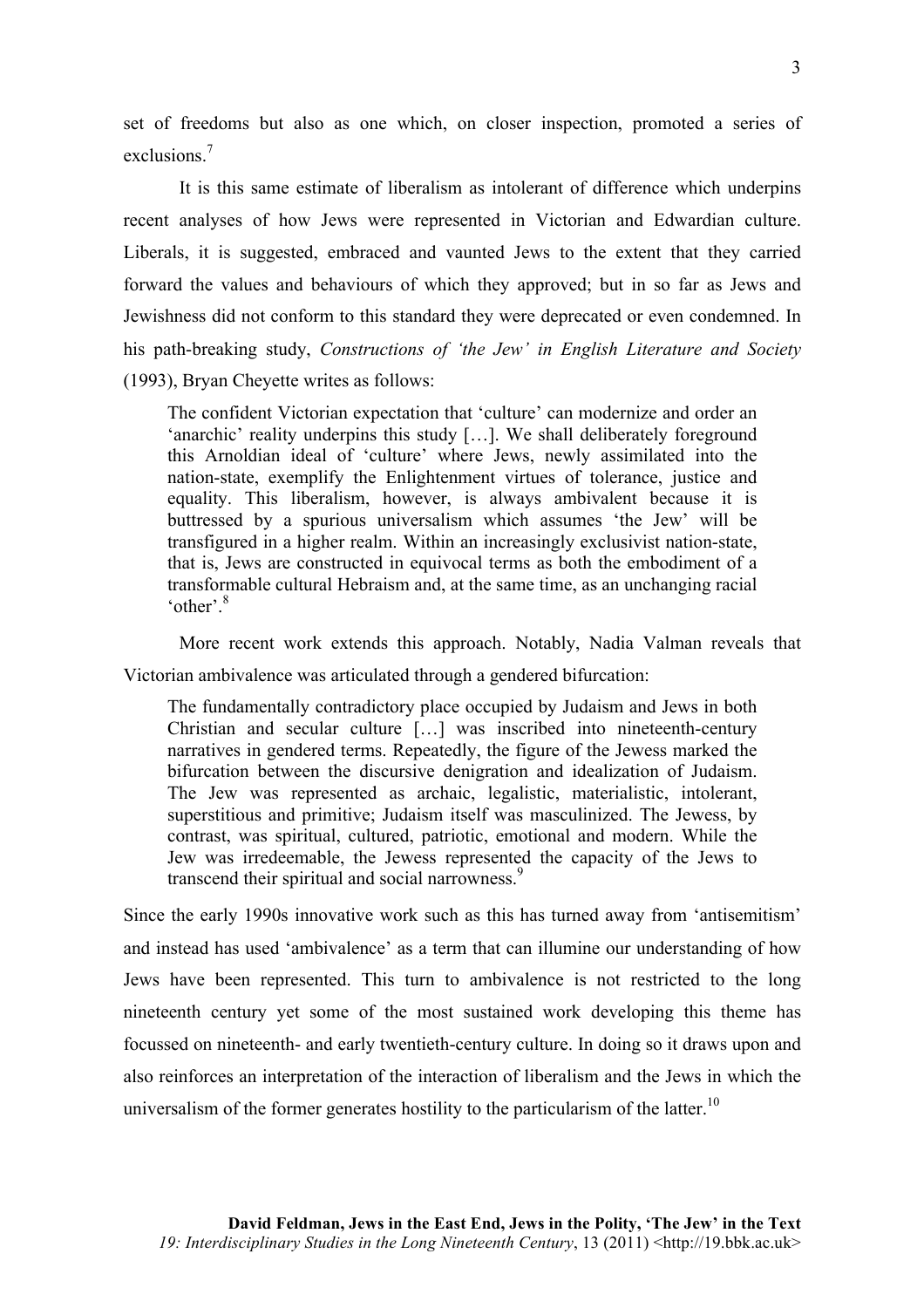I have noted two strands of revisionist writing which have developed over the last twenty years: one deals with the history of the Jewish East End, the other with the relationship between the Jews and liberal culture. Although they emerged almost simultaneously, these two lines of thought rarely intersected. This essay is an attempt to experiment with just this sort of crossing. In doing so I will focus first on aspects of the social and institutional history of the Jewish East End in the late nineteenth and early twentieth centuries, specifically, the treatment of poverty and the politics of education; and, second, I will examine representations of East End Jews in the same period in the writing of social investigators and reformers.

## **II**

Between 1850 and 1914 the relationship between Jewish philanthropy and state activity developed along divergent paths in the fields of poor relief and education. In matters of poor relief, Jews largely eschewed the resources administered and disbursed by a nationwide, locally administered system of support and discipline for paupers. With few exceptions, the Jewish poor remained the responsibility of the Jewish community. Yet at the same time, Jews in London became ever more dependent on support from taxpayers for education, even in schools that were designated 'Jewish' and had their origins in the Jews' own philanthropic activity. At first sight, the practice of poor relief appears to confirm critical assessments of Jewish integration in the face of liberal norms. Jews declined to use public resources in an effort to keep impoverished and dependent Jews away from public attention. At the same time, however, the Jews' willingness to take public funds for education suggests a different dynamic between Jews and political culture.

The Jewish population in London grew dramatically in the mid- and late nineteenth century. At the same time, it became both more foreign and, taken as a whole, significantly more poor. In 1851 there were roughly 35,000 Jews in England and the greater part of them, some 20,000, lived in London, mostly east of Aldgate. Immigration enlarged London's Jewish population in the middle decades of the century but the levels of immigration from Russia leaped following the pogroms and exodus of 1881–82 and continued to rise steadily until the Aliens Act of 1905 both curtailed and deterred the influx. By then, however, London Jewry had been transformed. At the turn of the century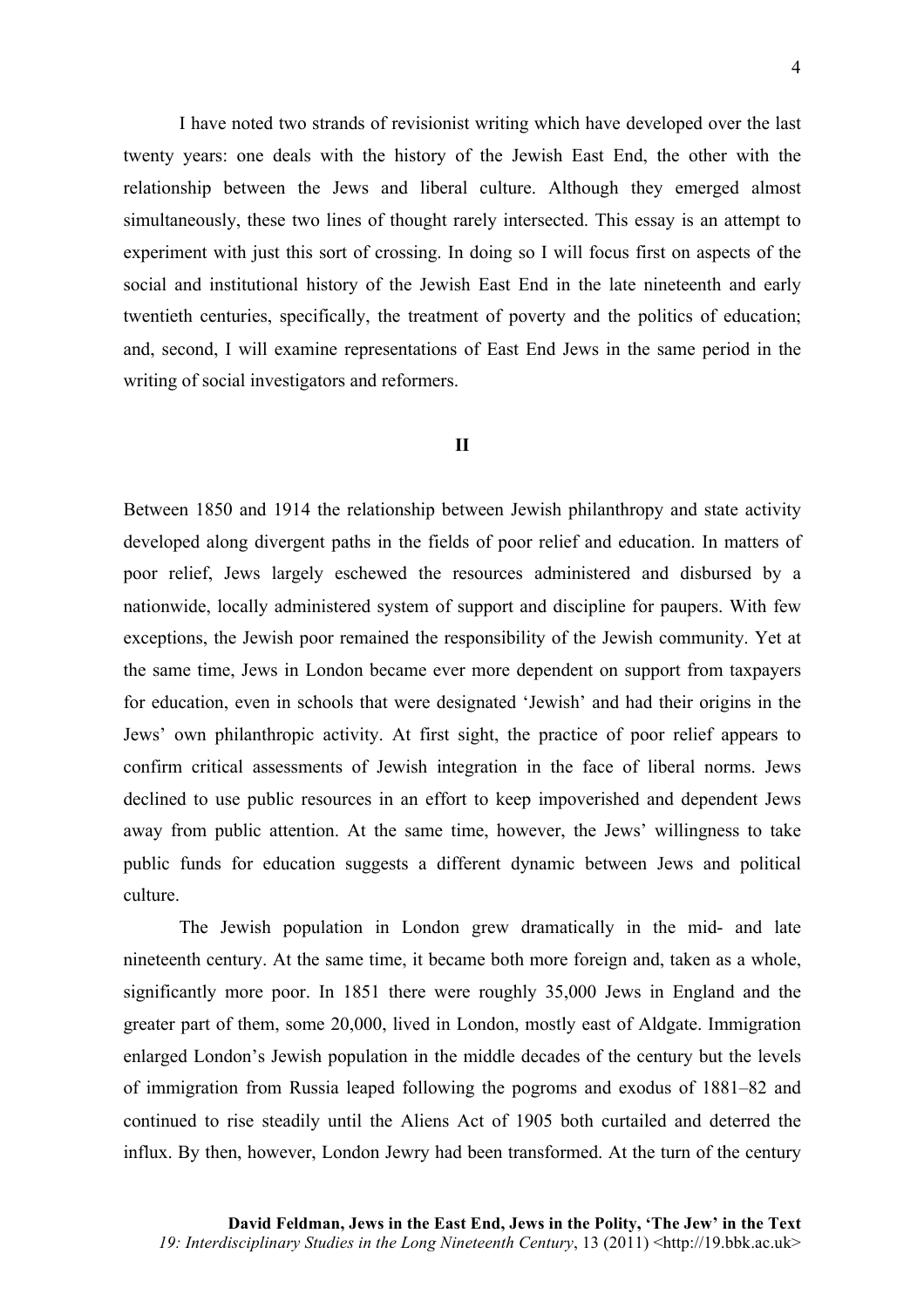there were 144,000 Jews in the capital, roughly 83 per cent of them living in the East End. Not only the size but also the social profile of London Jewry changed radically. At the start of the 1880s, just before the onset of large-scale immigration from Eastern Europe, roughly one quarter of the capital's Jews made do with an income below one hundred pounds per annum — and so fell below a rough and ready threshold for a precarious lower-middle-class existence in the capital. Immigration greatly enlarged the proportion of the poor among London's Jews. At the turn of the century, more than 70 per cent of adult male immigrants were wage earners, striving to earn a living in the workshop trades principally tailoring, cabinet making, and boot and shoe making.<sup>11</sup>

The growing number of poor and foreign Jews in the East End of London presented a huge challenge to communal philanthropies. Following its creation in 1859, the Board of Guardians for the Relief of the Jewish Poor immediately became the chief source of support for needy Jews in the capital. The Board's capacity to raise and disburse funds grew rapidly as East European Jews arrived in London. Its expenditure, which stood at £3000 per annum in 1861 had grown by almost 800 per cent to reach £27,500 in 1908.12 The Board of Guardians for the Relief of the Jewish Poor existed alongside English poor law institutions. It even took its name from the local institutions — the boards of poor law guardians — that raised funds from the poor rate and spent the proceeds on relieving the poor. The Jewish Board of Guardians (as it became known) thus not only provided assistance for the Jewish poor but in doing so it kept needy Jews away from the English poor law. The burden of maintaining the Jewish poor fell almost wholly on the Jewish community and not on local taxpayers.

This is all the more striking since those Jews who gave philanthropic support to the Jewish Board of Guardians inevitably paid twice: once for the support of the poor in their locality and a second time for the Jewish poor. Yet there were no legal barriers to prevent the Jewish poor — even the immigrants among them — from receiving assistance from the local poor law. Despite this clear legal entitlement to relief and despite the chronic and occasionally critical financial difficulties that the Jewish Board of Guardians faced, the leaders of London Jewry continued to treat the Jewish poor as a communal responsibility. $^{13}$ 

Why did they do so? Some scholars have drawn attention to a culturally specific, religiously enjoined, and centuries-old Jewish tradition of charitable giving as well as to the legacy of communal self-governance framed in medieval and early modern Europe.<sup>14</sup>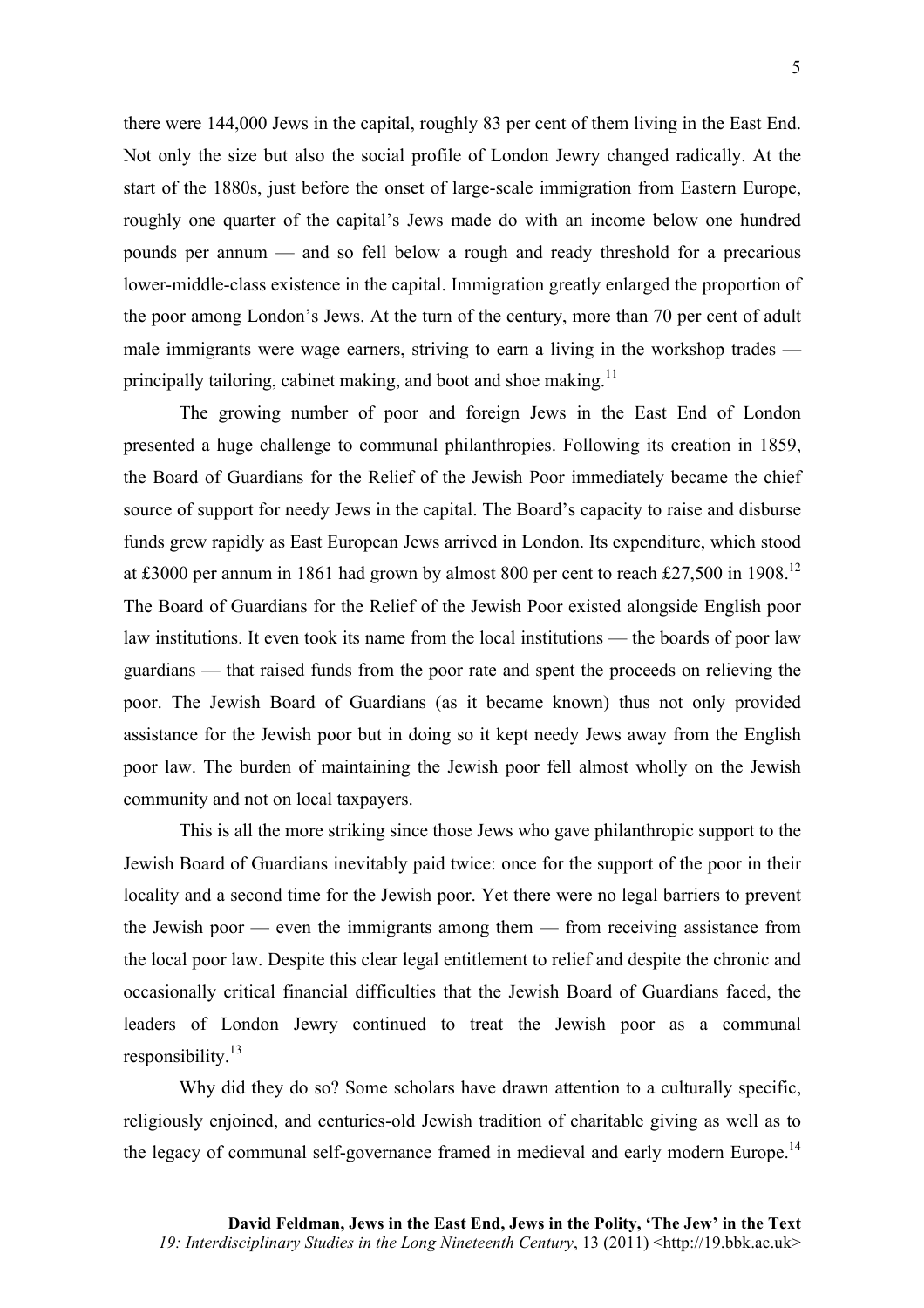A different or complementary explanation draws attention to the dynamic created by the conditional toleration of the Jewish minority. This line of analysis argues that communal leaders were fearful that Jews would provoke hostility if they became a charge on the ratepayers. These concerns became all the more sharp as, by stages, Jews were allowed equal status within the polity: a process termed 'Jewish emancipation' and in which the admission of the first Jew to Parliament in 1858 is conventionally instated as the crowning moment. David Cesarani argues that the acute sense among English Jews that they had to prove themselves worthy of equal citizenship, accounts 'for the anglicising strategies that were put in place with regard to East European immigrants […] and their desperate efforts to eradicate Jewish poverty and criminality'. According to this view, Jewish practices of poor relief developed as a defensive strategy in face of the pressures created by liberal intolerance.<sup>15</sup>

We can find some evidence for both of these arguments. On one side, Jewish charitable giving was often solicited and described in terms of Jewish tradition; on the other, there are many examples of leading communal figures and philanthropists, as well as newspapers such as the *Jewish Chronicle,* expressing alarm at the impact of the Jewish poor in general and the immigrant poor in particular, on the image and well-being of British Jews.<sup>16</sup> However, neither separately nor together do these arguments add up to a satisfactory explanation. This becomes clear if we compare the relationship of the Jewish community in London to the poor law with its relationship to state-funded education. For in the same decades that Jews were anxious to distance themselves from the poor law, they were content to consume ratepayers' and taxpayers' money and become heavily dependent on state support for education.

In the first decades of the nineteenth century London Jewry had created a network of seven schools to educate the capital's Jewish children but after 1870 the capacity of this network was outstripped by the natural increase of the Jewish population, by immigration, and by changes in the law which after 1880 made school attendance compulsory for children aged between five and thirteen.<sup>17</sup> For the Jews themselves to meet this demand for education would not only have led to increased running costs — the employment of more teachers, for example — but would also have required the erection of several new school buildings and hence major capital expenditure. In fact, Jews in London did nothing of the sort and developed a growing dependence on the public purse. Equally significant is that they did so openly and without apology.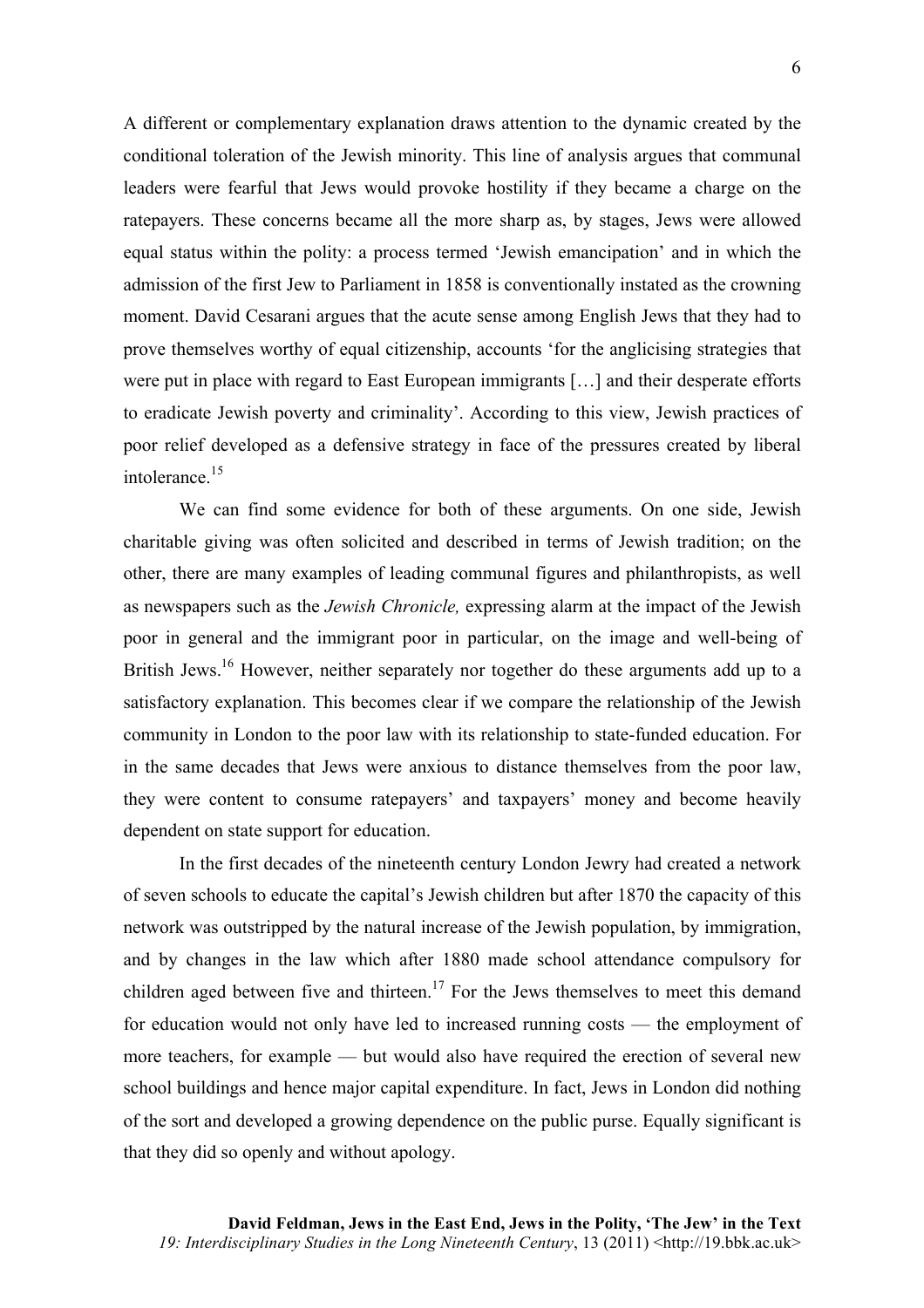The first grants of money to schools from parliament were made in 1833 and just twenty years later the Council on Education issued the first grant to a Jewish school. By the 1890s the state's financial contribution to these Jewish schools had become so large that it exceeded the income from endowments and charitable contributions in every case except one. This reliance on government funding increased further with the Education Acts of 1902 and 1903.<sup>18</sup> Jewish denominational schools, along with Anglican and Roman Catholic schools, now sustained their day-to-day running costs with funds raised from local taxation. The Jewish community remained responsible only for capital costs and the maintenance of the schools, albeit to standards set by local authorities. Notwithstanding this financial support from ratepayers, the Jewish community continued to have the right to nominate a majority of the management board for these schools. It also retained complete control over the religious curriculum taught in the schools where several hours each week were set aside for Hebrew language training and Jewish religious instruction.<sup>19</sup>

But this was not the only way in which Jews used state funds to support the education of Jewish children in London. The Jewish community had never been able to provide resources to educate all the capital's Jewish children. The 1870 Education Act provided a solution. The Act established a dual system of, on one side, voluntary denominational schools (such as the Jewish schools eligible for parliamentary grants), and on the other side, what were called board schools, financed by local taxes and subject to control by locally elected school boards. The 1870 Act, therefore, allowed the Jewish community to pass the costs of educating the greater number of Jewish children on to local taxpayers. By 1901, 60 per cent of Jewish children in London were educated at board schools. Jewish parents, moreover, were allowed to remove their children from classes in religious instruction, and Jews were allowed to withdraw their children from school on the Jewish Sabbath and on Jewish festivals.<sup>20</sup>

In the East End of London, Jewish demands and special attention to Jewish needs went far beyond these merely negative allowances. By 1902 there were as many as sixteen board schools in the East End of London, containing 15,000 pupils, which educated their children along what were called 'Jewish lines'. This meant that the schools observed Jewish holidays; Jewish ladies and gentlemen sat on their boards of management; in some cases the schools had a Jewish head teacher, and in all cases at least one of the teachers in the school was Jewish. Indeed, the London School Board advertised specifically for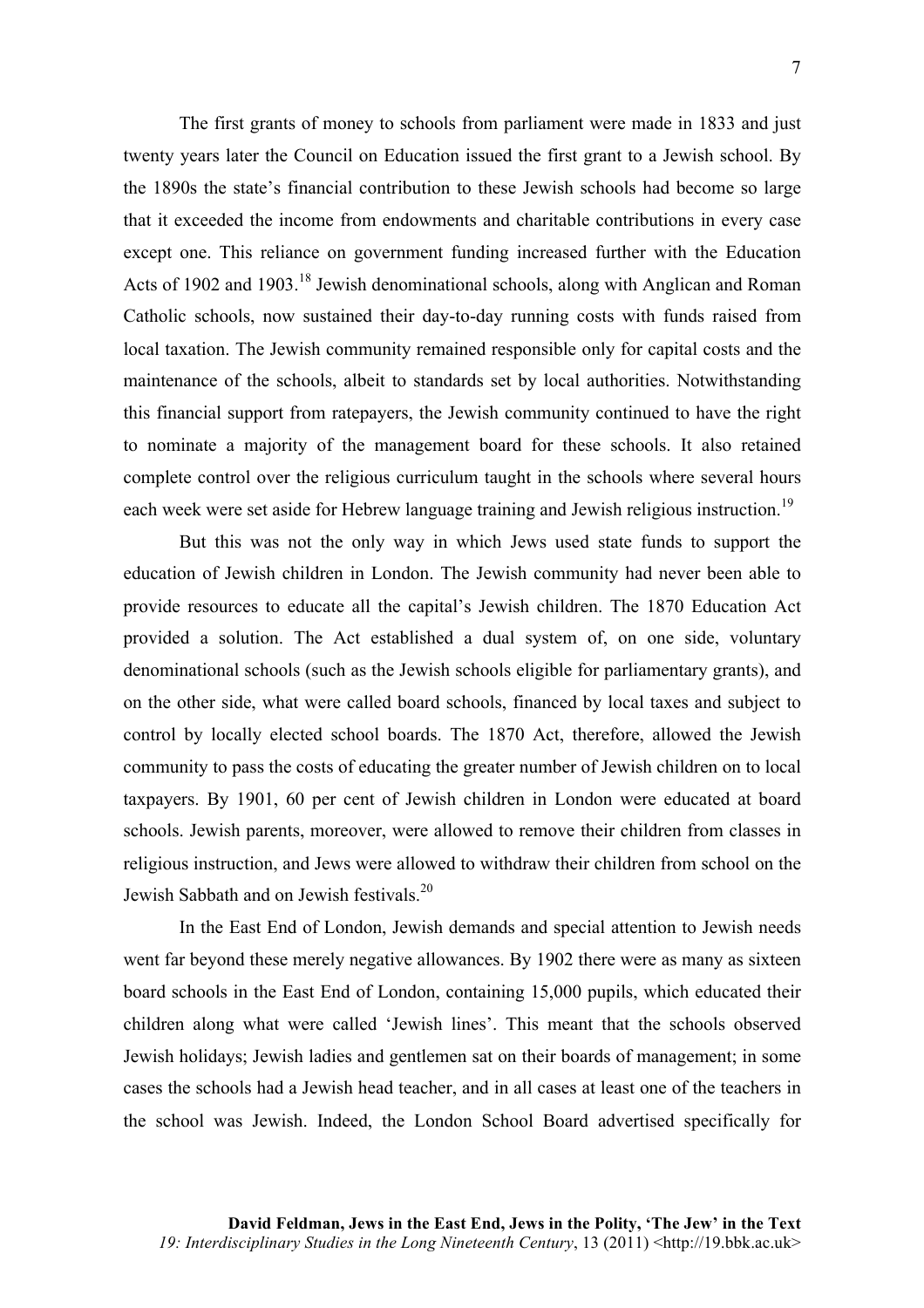'Yiddish-speaking' school teachers. Religious education in these schools was organized around curricula especially designed for the schools by the Chief Rabbi.<sup>21</sup>

Why was it that at the same time as it repudiated the poor law for most practical purposes, despite the strain this placed on its resources, the Jewish community was eager and willing to accept the state's help in the field of education? The emphasis placed by some historians on the conditional character of Jewish emancipation and the resulting desire of communal leaders to efface Jewish interests and visibility, and hence their reluctance to be seen to receive public funds, is little help here. For Jews made no attempt to hide their use of government money to promote education in Jewish schools. When denominational education became a point of bitter controversy Jews did not avoid the fray. In the first years of the twentieth century, when policy towards voluntary schools was at the centre of political debate, many Jews stated openly that they would use their vote to promote the interests of Jewish voluntary schools. In Whitechapel in 1904, Henry Gordon, a Jewish communal activist, stood for election to the London County Council as an Independent candidate with the avowed aim of defending the status of denominational schools under the 1903 Education Act. He did so in opposition to the Progressives' campaign to place these schools under public control and gathered the support of significant religious and lay leaders, including Lord Rothschild. Gordon was elected triumphantly at the top of the poll and won the support of the Jewish and Roman Catholic vote.<sup>22</sup> Jews defended their schools in the early twentieth century even though these were years in which they figured prominently and unfavourably in political debate both as a result of the war in South Africa — in which many opponents of the war understood the conflict to have been engineered by sinister Jewish interests — and the controversy over Jewish immigration.<sup>23</sup>

We will be able to understand better this contrast between the Jews' relationship to poor relief and education, if we set it within a broader social and political terrain. In the case of education the funding of Jewish schools and the special consideration for Jewish children in board schools arose as one strand within a larger history of the relationship between the state and religious diversity. In the case of the Jewish poor, the policies of the Board of Guardians developed in interaction with the debate on poverty in England, and especially in the East End.

At the start of the nineteenth century the British state had a semi-confessional character. The established Church was fundamental to the constitution and gave religious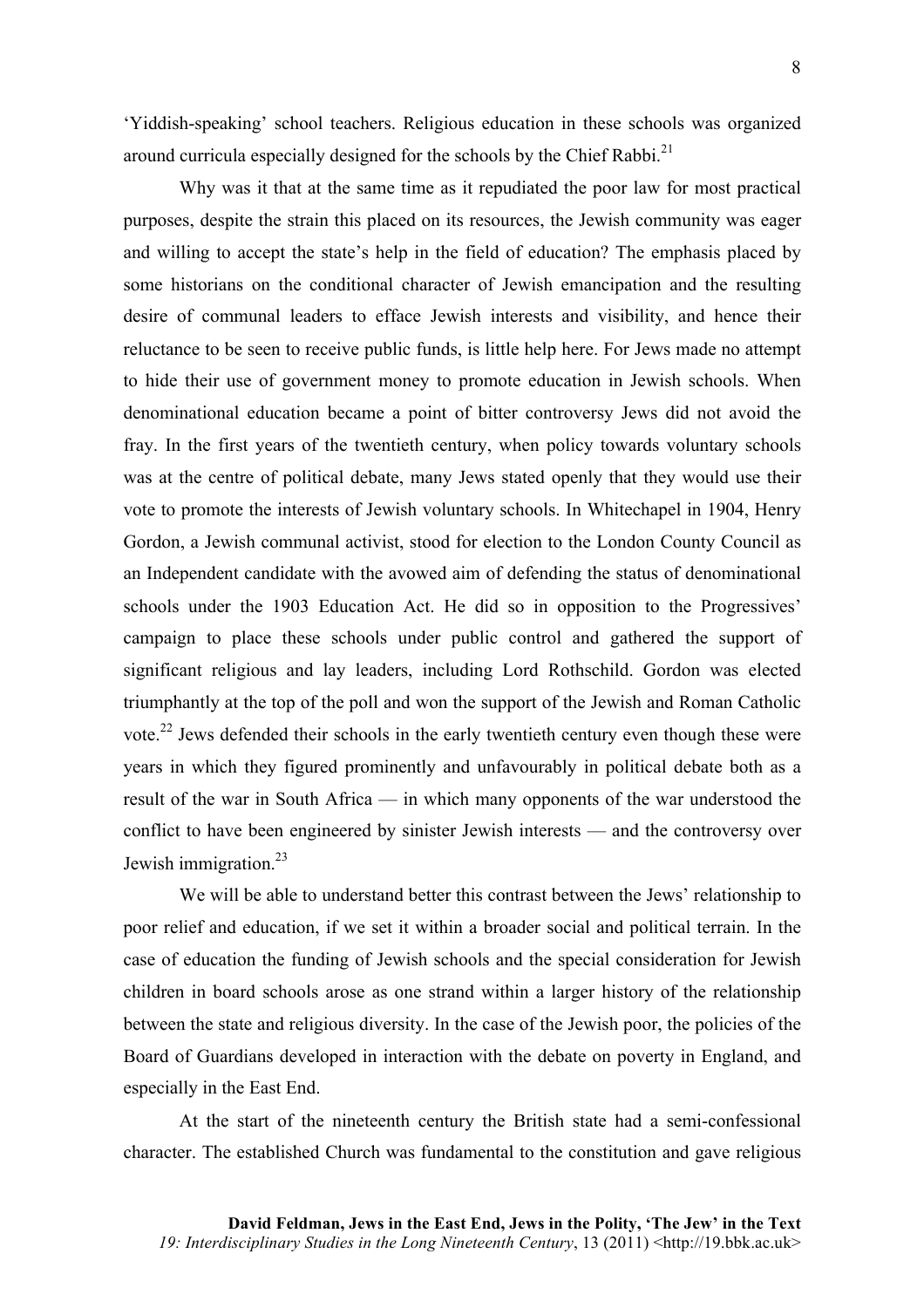sanction to the social as well as the political order. In theory, Anglicans alone were entitled to sit in Parliament and only the Church of England received financial support from Parliament. The parish church remained the only place where births, deaths, and marriages could be registered officially. By the mid-1830s all these privileges had been dismantled. Disabilities imposed on dissenting Protestants were removed in 1828 and the following year, with the admission of Catholics, Parliament ceased to be an exclusively Protestant assembly. The last grant of parliamentary funds to the Church of England was made in 1824.<sup>24</sup> Henceforth the Church would depend on its own efforts and resources. Acts of Parliament in 1835 and 1836 legislated for the civil registration of births, deaths, and marriages. At the same time as its monopoly status was undermined in law, the Church of England was challenged by competitors for the religious allegiance of the people and by the apparent indifference of large numbers of the working classes. The result, confirmed by the religious census of 1851, was that just 40 per cent of the English population attended a Sunday church service and that half of those attending belonged to denominations dissenting from the Church of England.25

Henceforth, the Anglican Church had to make its way in a society that was diverse in religious terms and in the face of governments that wanted to acknowledge this diversity. The pluralism promoted by the state went beyond removing the religious disabilities which prevented individual Protestant dissenters, Catholics, or Jews from participating as equals in a system of representative government. It extended to acknowledging those religions in law and administrative practice and offering them financial support for some of their secular activities. This was the case in the field of education above all others. Here the Church enjoyed a vast infusion of funds but on condition that it did not enjoy exclusive rights over them. When education grants were first disbursed in 1833 they were distributed through two educational agencies, the National Society, established and run by Anglicans, and the dissenters' British and Foreign Society. Grants were distributed according to the level of voluntary contribution and this enabled the National Society, which was able to draw on Anglican and gentry financial support, to take 80 per cent of the funds. Thus pluralism was inscribed in the system from the outset but on terms that favoured the Church of England. These terms were further reinforced in the 1840s when the Church won control of the inspectorate for state aided schools and forced the Whig government to abandon its plan to establish nonsectarian teacher training colleges.<sup>26</sup>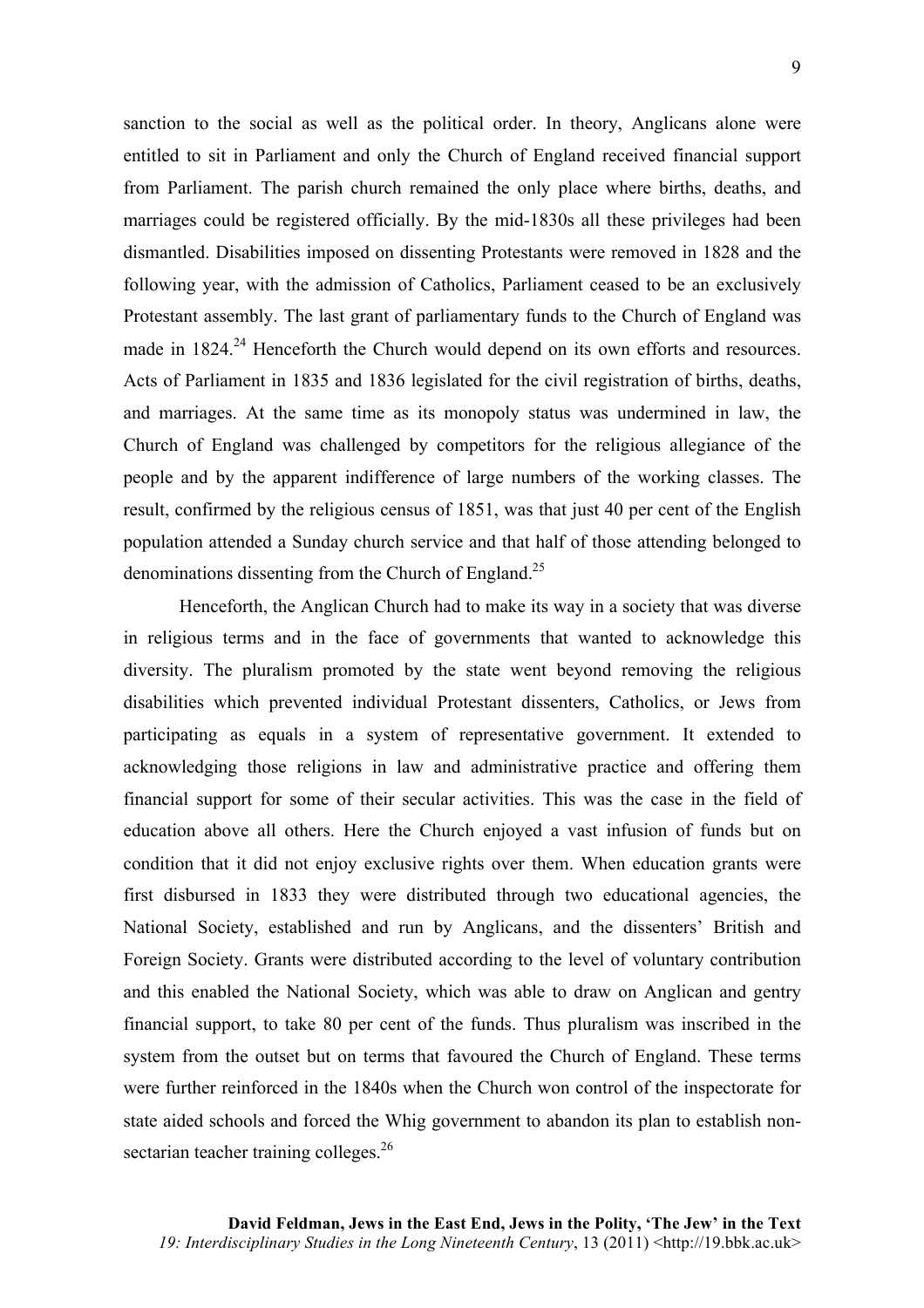Far from expressing a policy of liberal or Christian universalism, state education policy promoted diversity in such a way that pluralism reinforced the position of the Church of England. John Bright, a leading radical and dissenter, characterized the new system as one that had 'a tendency to aggrandize the Established Church'. Increasingly, mid-nineteenth-century nonconformists took the view that education should remain free of all state support because only in this way could religious freedom be sustained.<sup>27</sup> However, despite the nonconformists' well-founded grievances and opposition, the state's pluralism was real enough. In 1847 state funds were disbursed to Roman Catholic schools for the first time, and in 1853, after persistent lobbying by the Board of Deputies of British Jews, this policy was extended to Jewish schools as well. This policy reached its apotheosis in the 1902 Education Act, which extended rate-payer support from the nondenominational board schools to encompass the denominational voluntary schools as well. By this time, Anglican voluntary schools were in profound financial difficulty. Their future was secured by the Conservative Party, for whom Church schools were of fundamental importance, but the same support was also extended to Catholic and Jewish Schools $28$ 

Pluralism was the predominant political response to religious diversity in England and shaped education policy.<sup>29</sup> This had important consequences for Jews. First, it created a framework within which Jews were able to pursue and accept taxpayers' money for educational purposes. Second, the controversial nature of the state's involvement in denominational education meant that heated debate on the subject was woven into the texture of British political life. When they advocated state funding of Jewish schools, as well as Jewish interests in education more broadly, Jews were intervening in an area of policy and debate in which it was customary and legitimate to promote non-Anglican and, indeed, non-Christian interests.

In contrast, the intersection of Jews with the politics of poverty was a point of abiding difficulty. Following the end of the Napoleonic Wars the debate on poverty in Britain was characterized by repeated attempts to distinguish the deserving from the undeserving poor. This distinction took institutional form as a result of the Poor Law Amendment Act of 1834. Henceforth, able-bodied males who had recourse to the poor law were seen as undeserving. Life in the poor law workhouse, according to the architects of the 1834 reform, was intended to be 'less eligible' than life outside of its walls. That is to say, workhouse inmates were provided with a meagre standard of comfort and a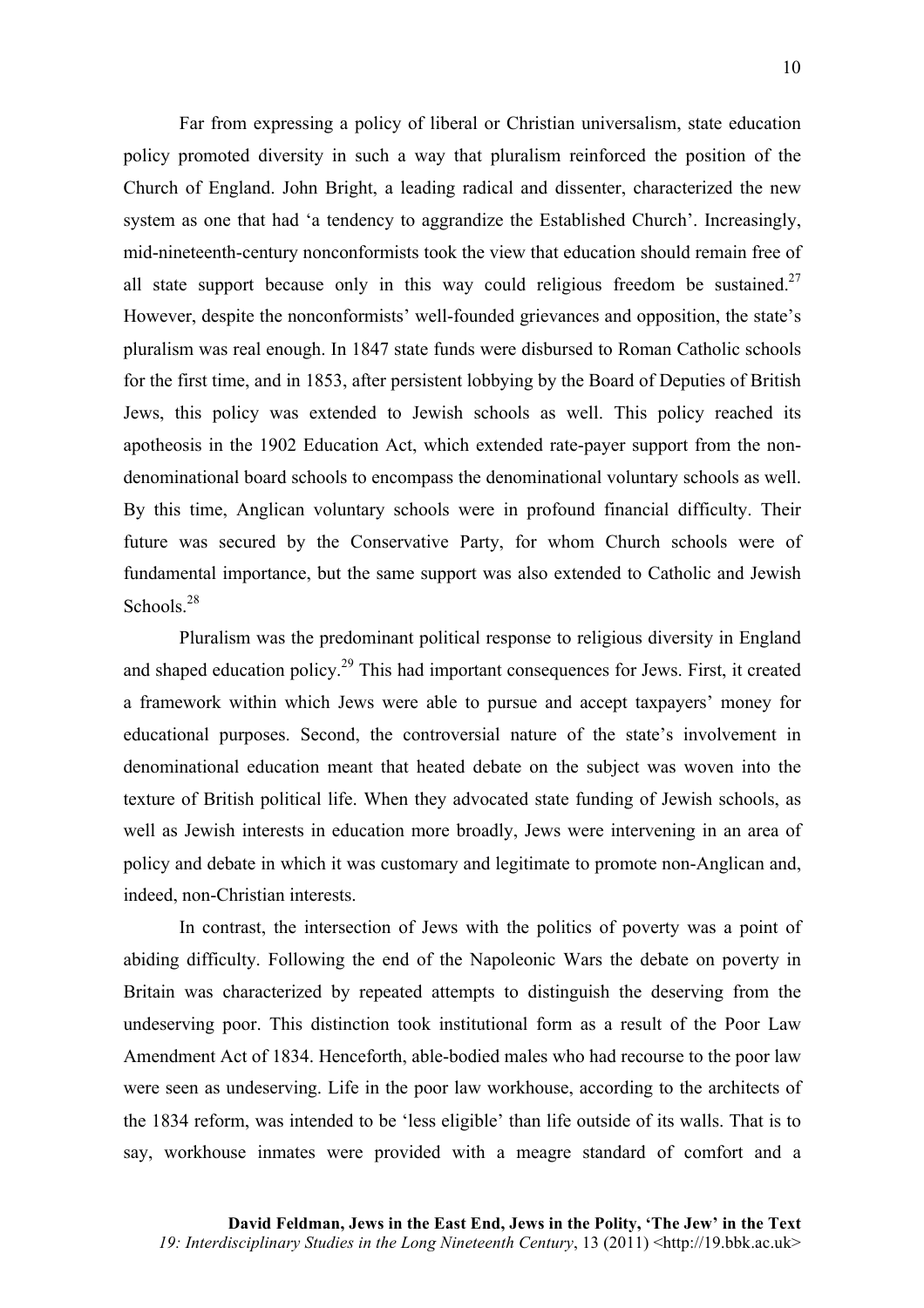disciplinary regime such that they would feel their lives in the institution were less agreeable than if they were self-supporting within the labour market beyond its walls. The deserving poor, so the theory went, were to be supported not by the state but by private charity.<sup>30</sup> The Jews' self-exclusion from the poor law was not from an aversion to accept money from the state in principle — as their willingness to take money for education illustrates — but it reflected the ideological terms on which this money was offered to its recipients. Jewish recipients of poor relief would by definition have become members of the undeserving poor.

These problems only became more acute from the 1880s. This was not only on account of the influx of thousands of poor Jews from Eastern Europe but also because of the economic crisis that hit London in these years. One effect of the crisis was that it became hard to discern a line between the deserving and undeserving poor. The distinction was mocked by high levels of male unemployment that denied work to skilled and steady labourers. Yet the division was so central to the practice of both poor law officials and philanthropists that their predominant response to the crisis was to try to redraw the distinction more clearly. Poor Law officials, philanthropists, and social investigators alike sought to identify and isolate what they called 'the residuum': the lowest stratum of the population who were irredeemable and whose poverty stemmed from social pathology.<sup>31</sup> The chief site for this dangerous class was said to be the East End of London, precisely the place where Jewish immigrants congregated. In this context of social crisis it became more important than ever to keep Jews — Jewish immigrants in particular — away from the poor law.

Nevertheless, the Jewish Board of Guardians *was* content for the Jewish poor to use the poor law for medical assistance. The exception in this case proves the rule. By the 1860s receipt of medical relief had lost the stigma attached to poor relief in general. The report of the Poor Law Board for 1869–70 concluded that

the economical and social advantages of free medicine to the poorer classes generally, as distinguished from actual paupers, and perfect accessibility to medical advice at all times […] may be considered as so important in themselves, as to render it necessary to weigh with the greatest care all the reasons which may be adduced in their favour.<sup>32</sup>

The Jewish Board of Guardians did not build a workhouse and used the Poor Law workhouse rarely and, then, as a disciplinary last resort. Instead of the workhouse, it used repatriation to Eastern Europe to discipline the Jewish poor and to rid itself of those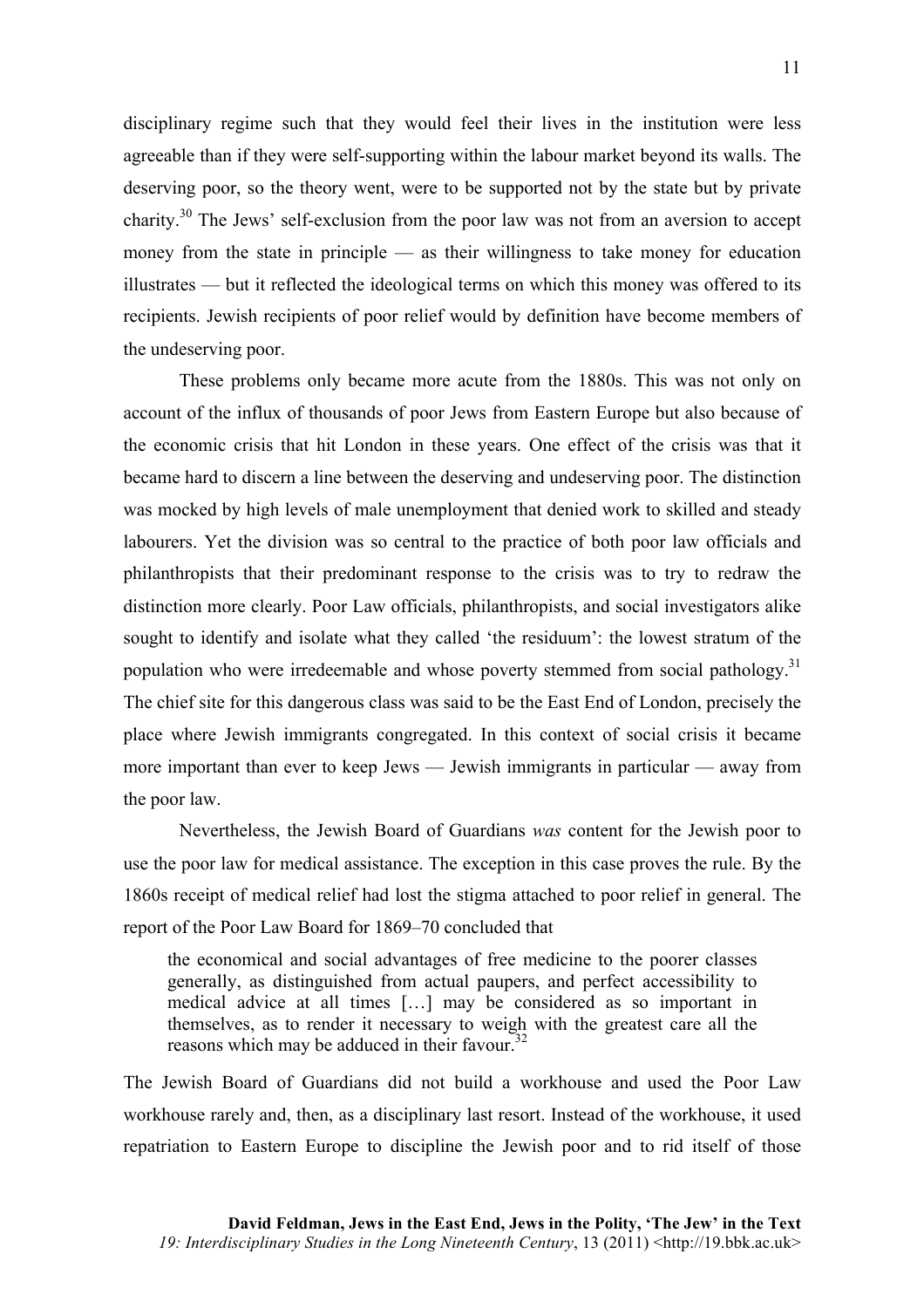classes it regarded as hopeless. Leonard Cohen, the President of the Jewish Board of Guardians, explained in 1903 what normally happened in these cases:

He [the applicant] tells us he cannot succeed without charity. He has been here say nine months. We say "if you cannot succeed here, and as you had nothing to bring you here you had better go back." He rather demurs the first time but the second time he agrees and goes.

His colleague, N. S. Joseph, agreed that the applicants chosen for repatriation were 'starved' out of the country.<sup>33</sup> The development of a specifically Jewish sphere of welfare and poor relief empowered Jewish charities to repatriate thousands in a manner that was far beyond the state's legal capacity.

What do the divergent histories of the Jews' interaction with state-provided education and poor relief tell us about the interaction of Jews, political culture, and the state in this period? It suggests, firstly, that we should understand this interaction as something that was fractured and which operated differently in different contexts. There was not a single relationship between Jews and the dominant political culture. The historical critique of liberalism as intolerant of difference, which I discussed at the outset of this essay, is too capacious. Liberals cared deeply both about the politics of religion and the treatment of poverty yet the Jews' integration operated on different lines in each context. This becomes clear once we examine the social and institutional history of Jewish integration as it took shape in the East End. The ways in which Jews were included within or excluded from institutional practices differed according to the question at hand. There was, I have argued, greater accommodation of the Jews' difference than many scholars allow. Where we *have* found Jews effacing themselves in public life, this arose from the collision of Jews with the problems of poverty. This does indeed reveal something important about the political culture of the period as it confronted a body it could not assimilate — but that body was not, in the first instance, the Jews but the 'residuum' the underclass of 'outcast London', in the public imagination, of the East End above all other locations. Unlike the British state and philanthropists, the Jewish elite was fortunate enough to be able to ship its own underclass back to Eastern Europe. Indeed, one thing that a focus on the East End does reveal is that it was easier to integrate 'Jews' than it was to accommodate 'destitute' immigrants in Britain in the nineteenth and early twentieth centuries. Whereas the problem of accommodating religious minorities generated a civic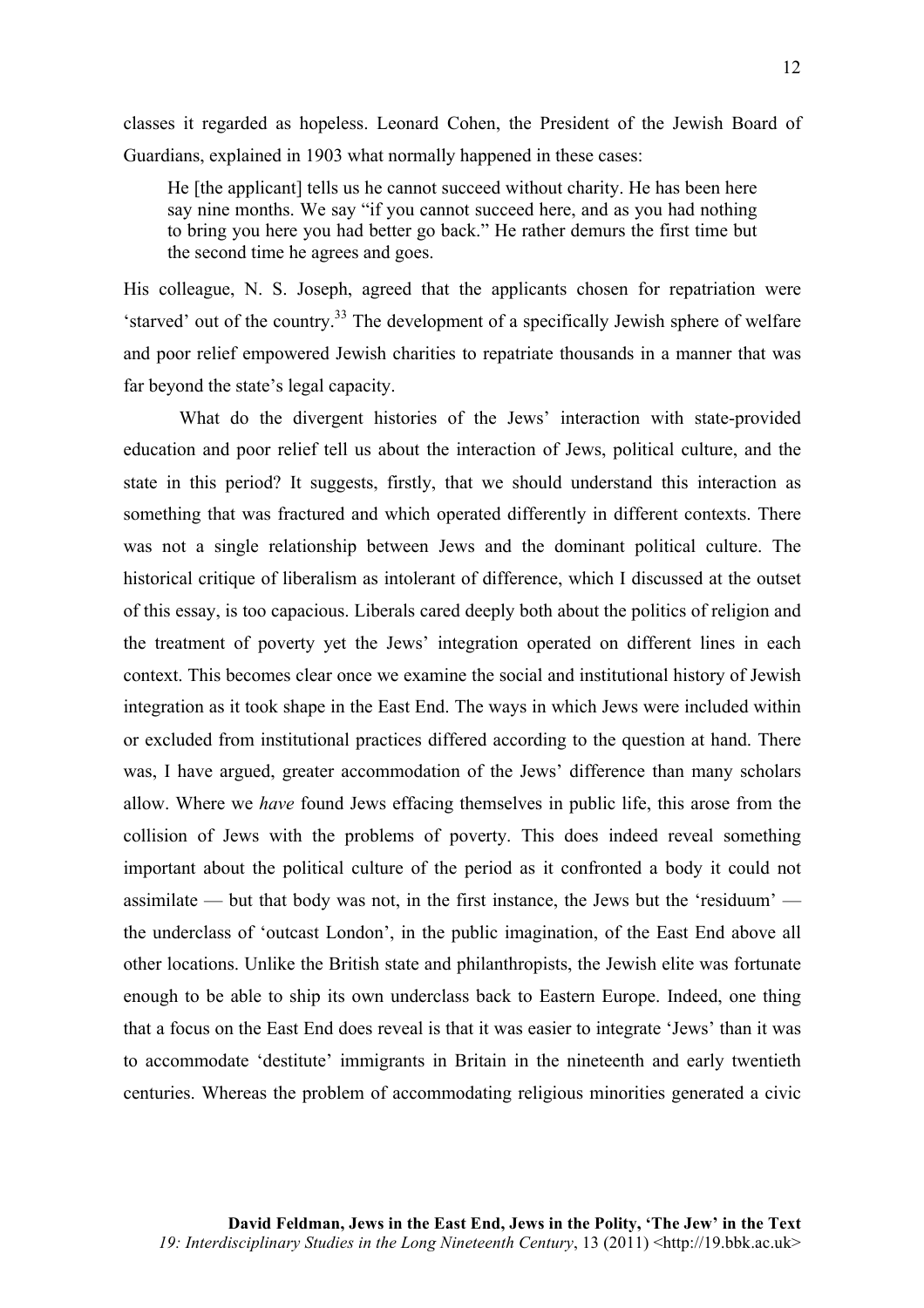space within which the articulation of particular religious interests was legitimate, the problem of poverty, and the fears and fantasies connected with the poor, remained acute.

## **III**

At the beginning of this essay I drew attention to recent work that highlights ambivalent representations of 'the Jew'. The significance of this departure can be understood when it is noticed that, traditionally, representations of 'good' and 'bad' Jews have not been yoked together but have been assigned to two distinct and opposite lineages: dividing the antisemitic sheep from the philosemitic goats. Some new scholarship, by contrast, scrutinizes the interaction of 'good Jews' and 'bad Jews', bound together within a single structure generating the discursive examination of real Jews.<sup>34</sup> This approach is valuable because it derogates from a moralizing inquiry and leads scholars to ask instead how Jewish difference was represented.

Other aspects are less helpful, however. First, the current fascination with ambivalence threatens to reproduce a problem that bedevils many accounts of antisemitism. For a number of the best-known accounts of antisemitism see the phenomenon as an ingrained hatred that forever mutates and recurs; beneath the surface differences that distinguish distinct manifestations of the phenomenon lies an essential similarity. Interpretations such as these are at one level historical — they trace changes but at another they are resolutely ahistorical in their core understanding of antisemitism. The cumulative effect of the current interest in ambivalence can erect a similar ahistorical edifice. For it seems that whether we look to the Middle Ages or to the twentieth century, or to the spaces in between, we find beneath the discursive froth an equivalent identification of similarity — that is to say ambivalence.<sup>35</sup> The discovery of ambivalence has opened the way to appreciating the complexity of texts and has revised our understanding of the place of 'the Jew' in non-Jewish culture, but there is danger that just as narratives of antisemitism erect a story that stays the same just as it changes, so too will accounts of ambivalence.

Second, work on 'ambivalence' and 'the Jew' in the late nineteenth and early twentieth century reproduces a partial assessment of liberal culture; one predicated on something like 'the antisemitism of tolerance'. In these decades, ambivalence is said to signal the desire of liberal culture to encompass and embrace the Jews and its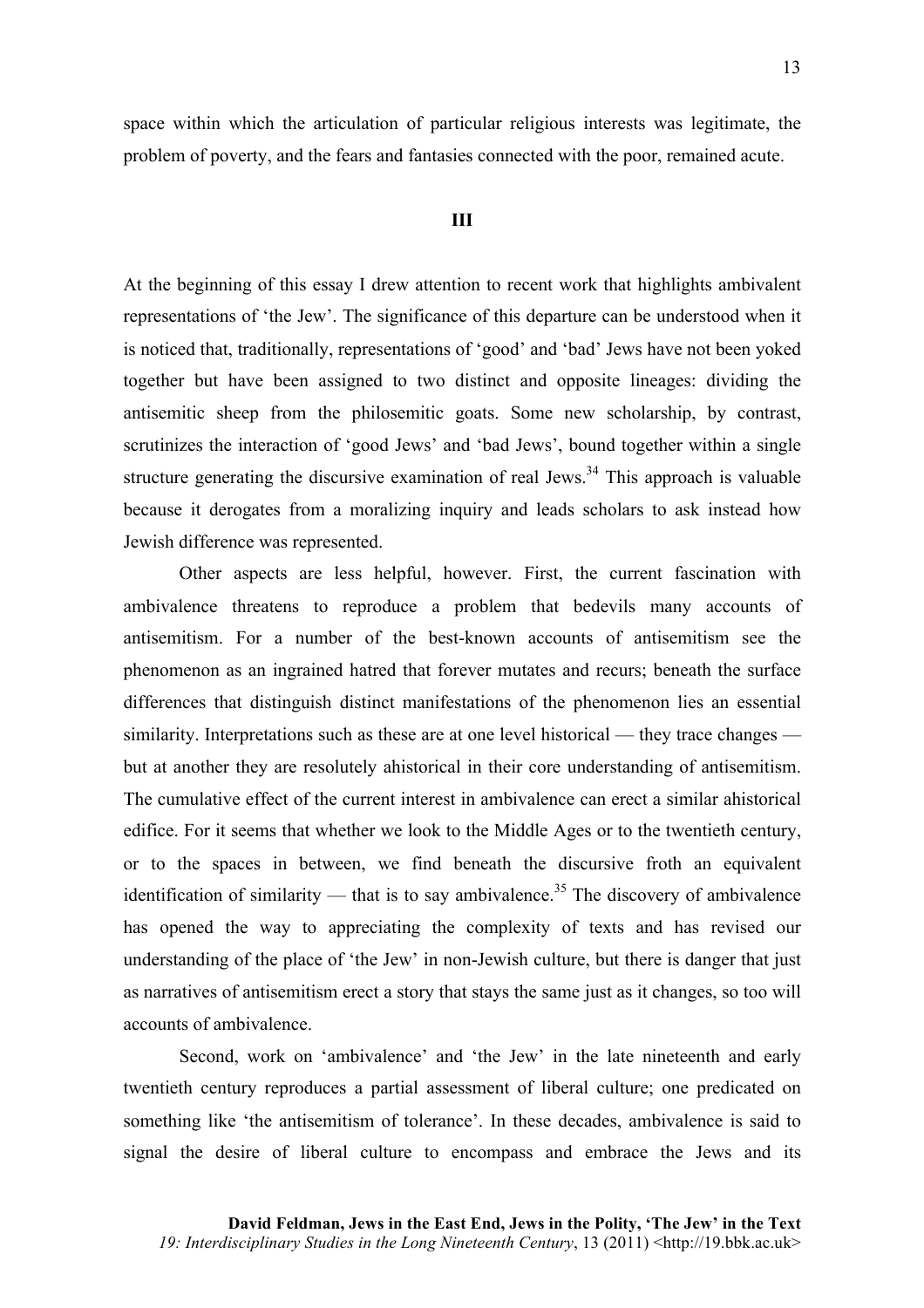simultaneous incapacity to accommodate their particularity. For example, if we return to the earlier quotation from Cheyette we can note his crucial characterization of liberalism as 'buttressed by a spurious universalism'. However, this depiction appears fatally onesided in the face of the pluralism evinced by education policy and practice both nationally and in the East End.<sup>36</sup> I do not mean to suggest that Chevette and others have invented a phantom liberal culture but it is my argument that they have mistaken one or two elements for the whole. As we shall see if we turn to the East End, 'The Jew' did not figure solely in political discourse or in the culture wars dissected by Cheyette, in the course of which Matthew Arnold and others unfavourably juxtaposed Hebraism to Hellenism. In what follows I will examine some of the writings on East End Jews produced by social investigators in the late nineteenth and early twentieth centuries.

By the mid 1880s the East End had become a focal point for the fear, guilt, and hope engendered by poverty, protest, and campaigning journalists and reformers. The gaze that fell on the East End inevitably encompassed its rapidly growing Jewish population. As they became subjects for scrutiny and analysis, one, perhaps *the* central concern for social investigators, especially in the late 1880s and early 1890s, was the Jews' behaviour in the local economy and their impact on the standard of life of the labouring poor in the East End. It was as masters and workers within what many termed the 'sweating system' that Jewish immigrants received sustained attention.

Jewish immigrants worked predominantly in workshop-based trades: in boot and shoe making, cabinet making, and, above all, in tailoring garments for both men and women. Increasingly, these trades were associated with a set of debased working conditions given the label 'sweating' and which formed one component of investigations into social conditions in the East End of London. The term 'sweating' dated from the 1840s if not earlier and certainly preceded the large influx of East European Jews. Moreover, it was applied widely beyond the East End to trades, such as chain making, that were wholly untouched by Jewish immigration. As trade unionists strived to demonize hard-driving employers and poor working conditions, the terminology of 'sweating' was pressed into service.<sup>37</sup> Despite the term's wide usage, and despite acknowledgment that the evils of 'sweating' were not restricted to trades occupied by Jews and immigrants, there was also a broad consensus, maintained over a period of decades, that the Jews' behaviour and success in the East End economy was determined by the existence of a 'Jewish type'.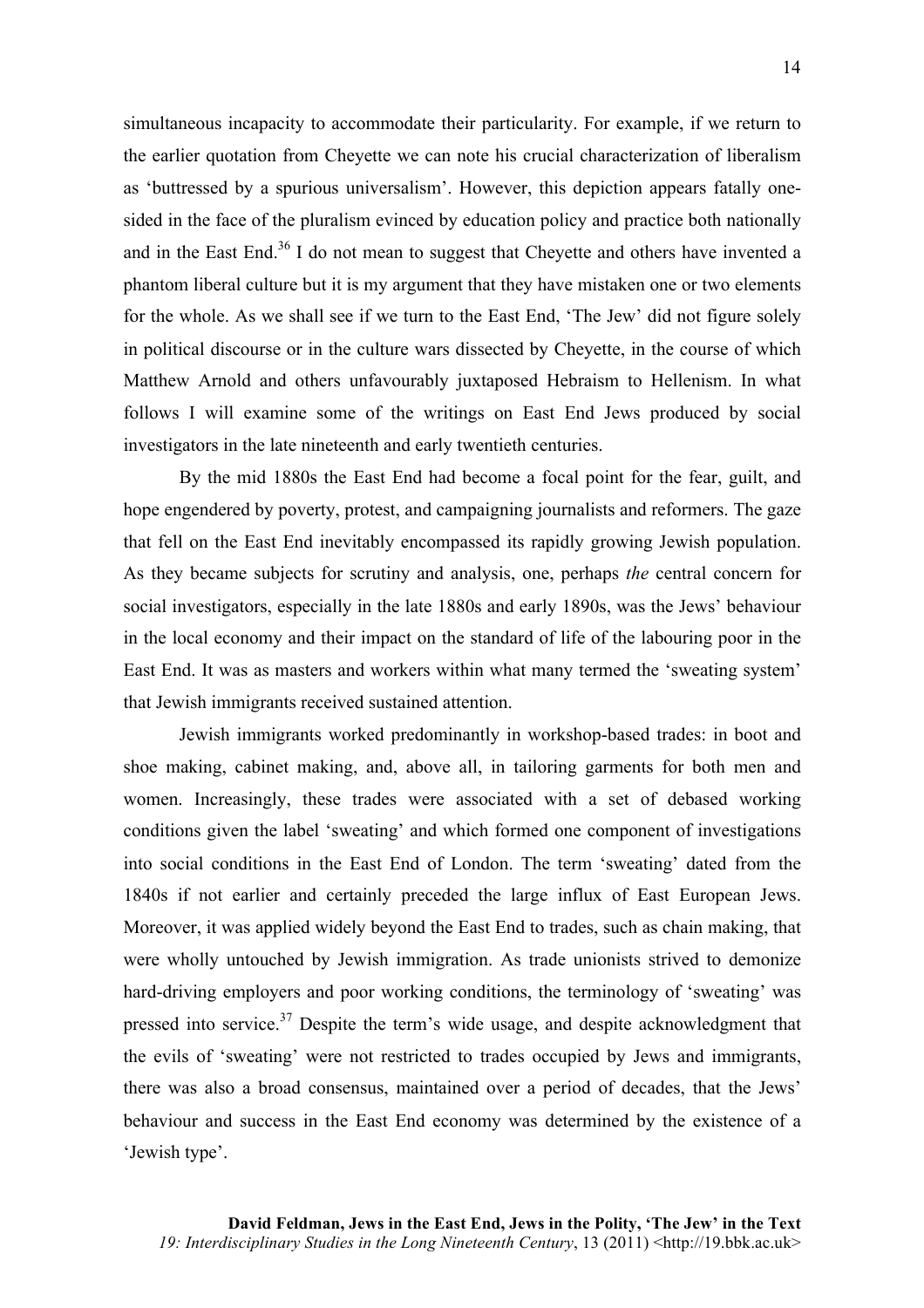Beatrice Potter's writings on 'the Jewish community' and 'the tailoring trade', produced by her while working as one of Charles Booth's investigators for his monumental survey of *Life and Labour of the People in London*, played a vital role in establishing the contours and authority of this construction. Potter was born in 1858, and in the early 1880s, having been influenced by the writings of Auguste Comte, she determined to place herself in the service of humanity. Initially, service took the form of philanthropy as Potter worked for the Charity Organisation Society but by the middle of the decade she had become more drawn to 'social diagnosis': the field in which she rose to eminence.<sup>38</sup> When Beatrice Potter examined 'the Jewish community' of the East End she had two main questions in mind: first, what were the causes of the Jews' success; and second, why did they engender antagonism from their Gentile neighbours. In fact, these turned out to be one and the same question: the causes of Jewish success were also, in Potter's view, the root cause of their unpopularity.<sup>39</sup>

Scholars have puzzled over Potter's writings on the Jewish East End because they appear to contain both philosemitic and antisemitic elements: almost at the same moment Potter appears to vaunt her Jewish subjects and at other moments she damns them.<sup>40</sup> The Jews' mental and physical qualities are understood by Potter in an irreducibly two-sided way. Her Jews possess a superior intellect, trained by generations of talmudic study, while persecution, attention to the dietary and health regulations prescribed by Jewish law, as well as to its moral precepts, had nurtured physical endurance. Simultaneously, home life among them had been perfected by social isolation. As a result, Potter argued, poverty did not demoralize the Jews as it did their Gentile neighbours in the East End.<sup>41</sup>

But alongside these virtues Jews carried corresponding vices. Persecution had 'forced the untiring energies' of the Hebrew race into low channels of parasitic activity, undermining the morality and well-being of their Christian fellow subjects. The Jewish religion had not fostered spirituality: 'The Polish Jews have centred their thoughts and feelings in the literature of their race — in the Old Testament with its magnificent promises of universal dominion; in the Talmud with its minute instructions as to the means of getting it.' Inevitably, embodying this cultural formation, the foreign Jew had but narrow sympathies and 'totally ignores all social obligations other than keeping the law of the land, the maintenance of his own family and the charitable relief of coreligionists.' His moral and physical constitution allowed him to take advantage of the low barriers to petty entrepreneurship in the workshop trades and behave as the incarnation of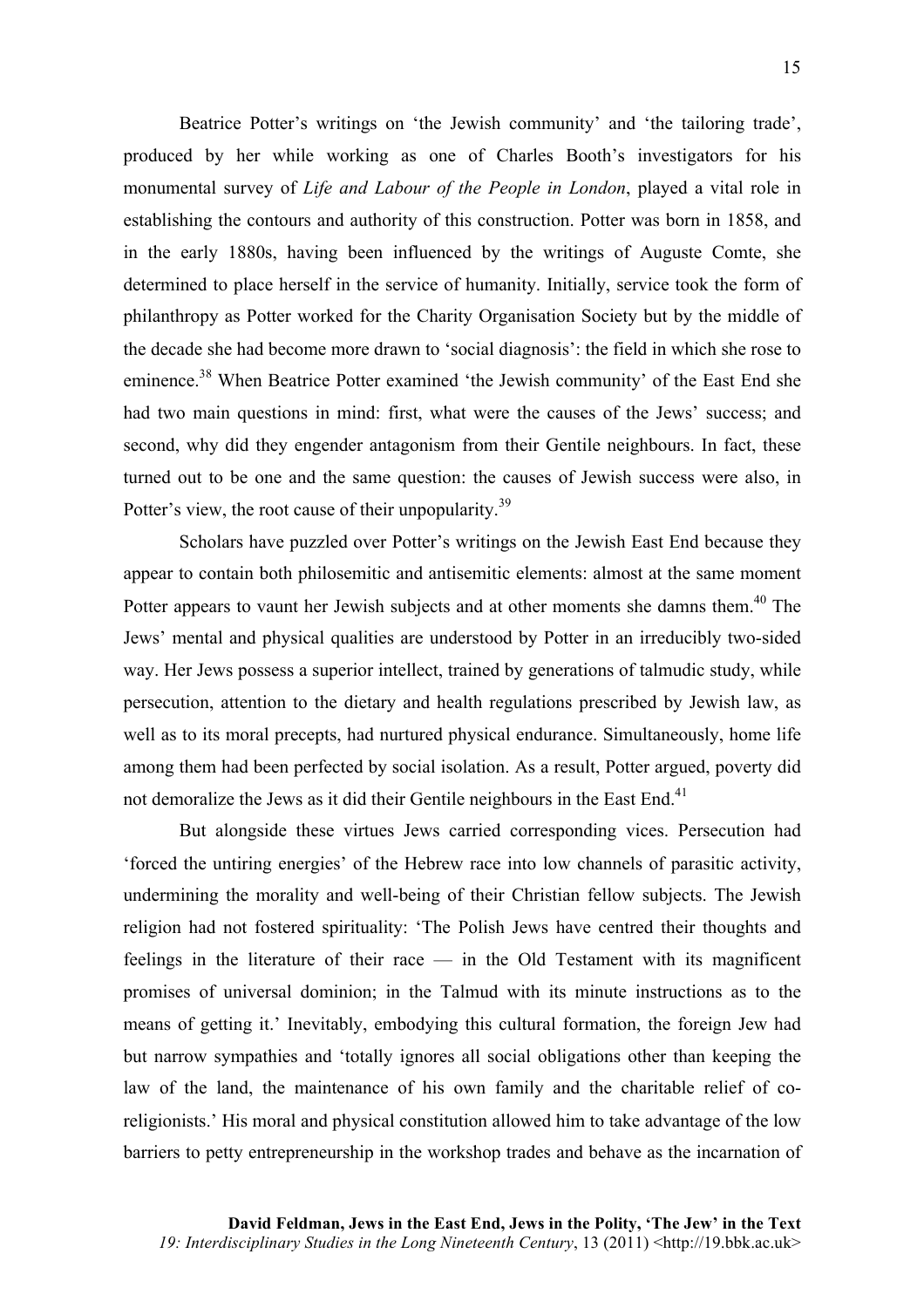economic man, fulfilling Ricardo's 'strange assumptions'. (David Ricardo, of course, as Potter's readers would have known, was born a Jew.) 'The strongest impelling motive of the Jewish race', according to Potter, is 'love of profit as distinct from any other form of money earning'.<sup>42</sup> The consequences of all this were good for the Jews but bad for everyone else:

Contractors and workers alike ascend in the social scale; taken as a mass they shift upwards […]. On the other hand, the prices at which work are taken are constantly reduced by a race of workers who have neither the desire nor the capacity for trade combination, and who are endowed with a standard of life that admits of an almost indefinite amount of work in the worst possible conditions.<sup>43</sup>

The authority of Potter's characterization can be seen in the way it became the template for a succession of subsequent observers. J. A. Hobson echoed his predecessor in 1891 when he turned to look at the problem of sweating. The Jews' virtues were also their 'chief faults'. On one side, the Jew was 'quiet, sober, thrifty, quick to learn and tolerably honest, [...] admirable in domestic morality and an orderly citizen', but on the other he was 'almost devoid of social morality [...]. The superior calculating intellect which is his national heritage, is used unsparingly to enable him to take advantage of every weakness, folly and vice of the society in which he lives.<sup>44</sup> Three years later in his *Report on the Volume and Effects of Recent Immigration from Eastern Europe*, Hubert Llewellyn Smith, another of Booth's co-workers and who would go on to become a key figure at the Board of Trade, produced, perhaps, the most neutral exposition of the bifurcated Jewish type:

This double life of the Jew, the concentration of half his thoughts on material gain and the other half on his race, its history and its literature must be understood to grasp his place in the industrial world. He is thus enabled to survive and find an interest in life under conditions which to an English workman would be intolerable, while the continual study of the rabbinical law, in the opinion of those who are entitled to speak with greatest authority on the subject, has been no mean instrument in sharpening those faculties which make him so formidable a competitor in industry.<sup>45</sup>

The recurrence of the same two-sided image of the Jewish immigrant in these and other contemporaneous texts is striking. Yet in addition to identifying this recurrent construction of the Jew we should also ask to what use it was put by these authors. An emphasis on ambivalent images and tropes circulating within the culture and available to authors should be joined to an attention paid to the analysis in which these images of 'the Jew' were embedded and the work that these images were being made to perform. Not least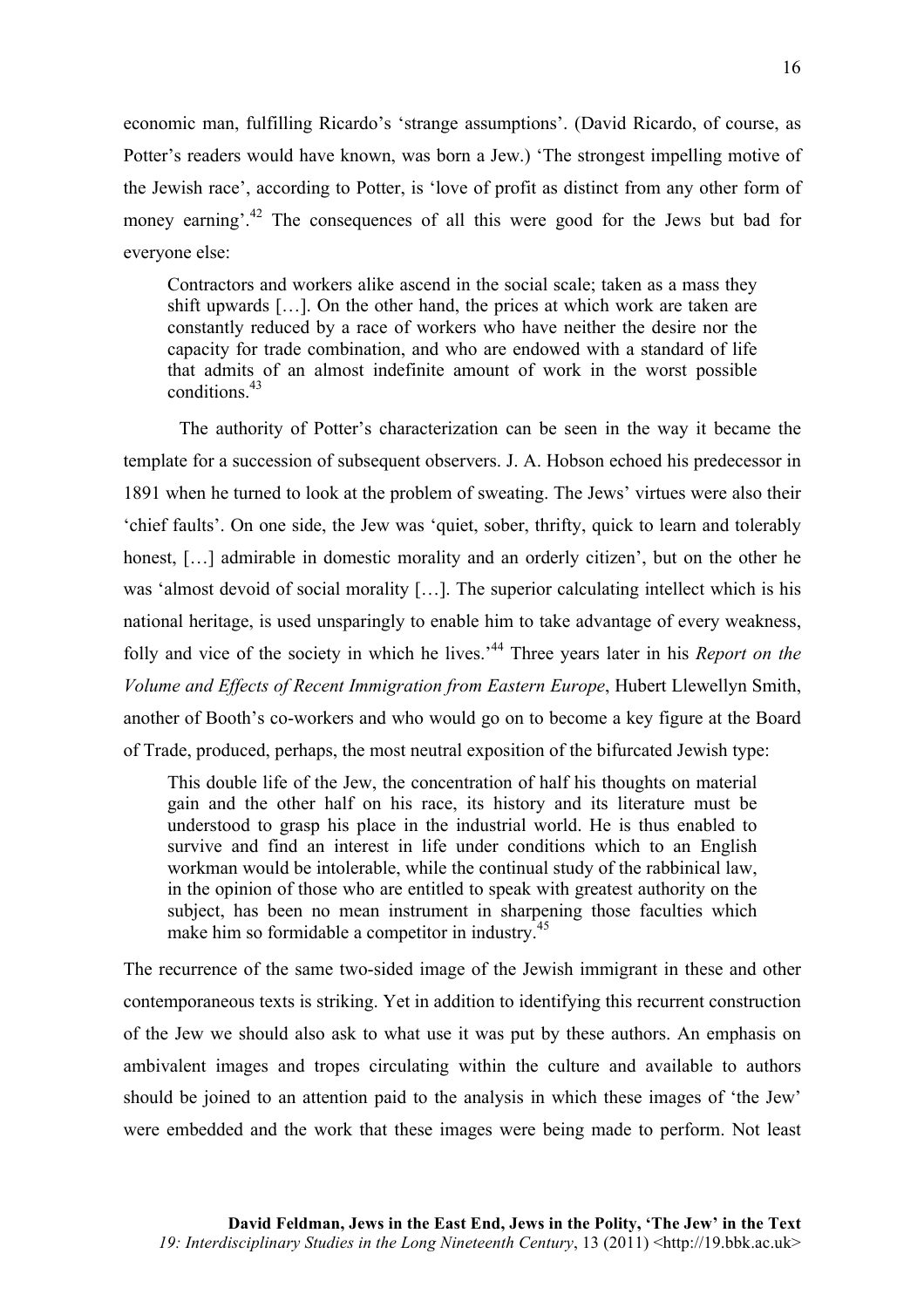among the problems with 'ambivalence' is the implication carried by the term that divergent representations of 'the Jew' provide a response by authors to the problem of understanding the Jews' simultaneous difference from and similarity to the non-Jews among whom they lived. However, there is no reason to assume that this was always (or even generally) the case. Often 'the Jew' was interpolated within arguments that were not, in the first instance, about Jews. If we are to understand this we need to attend not only to the recurrent two-sidedness of 'the Jew' but also to the argument within which writers enlisted this construction. In the cases of Potter, Hobson, Llewellyn Smith and others we need to turn away from preconceptions about liberalism and universalism to the way in which 'the Jew' functioned within a broader debate about the sweated trades.

For Potter the fundamental cause of sweating was the absence of the factory and, following from this, the absence of a responsible employer. In this respect she departed from what had been the accepted view of the evil, namely, that low wages and long hours could be attributed to the role of middlemen who contracted for work and then subcontracted it, supplying neither labour nor capital themselves. The conviction that 'sweating' was the creation of this economic parasite had, for example, been central to John Burnett's 1887 *Report to the Board of Trade on the Sweating System in East London*. <sup>46</sup> Potter, by contrast, noted that the conditions associated with sweating — low wages, excessive hours, and insanitary conditions — were not restricted to trades with middlemen and she did not find this figure in the clothing trade, for instance. Instead, Potter blamed these industrial ills on the proliferation of small masters and the absence of factory production or the large industrial unit: sweating was a vicious anachronism in the modern industrial economy:

The elaborate organisation of modern industry is replaced by a near approach to that primitive higgling of the market between producer and consumer to that primaeval trial of struggle and endurance, in which the weakest and most necessitous invariably suffers […]. One feature stands out clear and distinct, as persistently characteristic of all sweated industries — *the absence of a responsible employer*. 47

In contrast to the small master working in a hidden garret, mill-owners, iron masters, and coal-owners, Potter claimed, all had to assume some degree of 'guardianship' for their workers, not on account of their kind hearts but because they were compelled to do so by legislation, trade unions, and being subject to the gaze of public opinion.<sup>48</sup> But in the East End the Darwinian 'extinction' of sweating in the face of the superior factory system had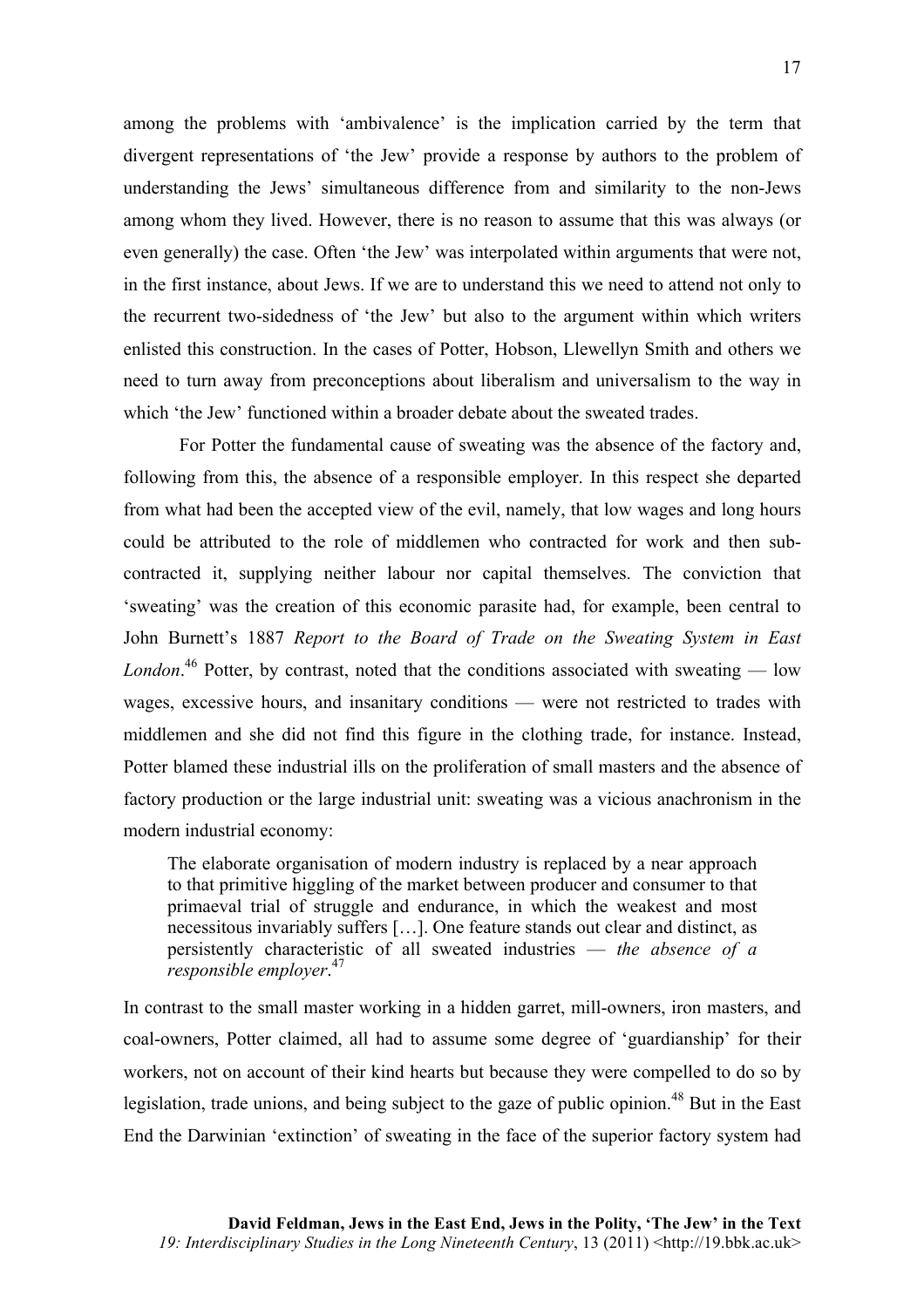18

been arrested by 'an apparently inexhaustible supply of two distinct classes of workers: Jews and semi-dependent women'. In the case of the women the economics of sweating was simple and easy to comprehend: 'married women working at unskilled labour in their own home […] and not wholly supporting themselves, can afford to work at what would be starvation wages to unmarried women.' In these cases, therefore, sweated trades survived profitably, despite the competition of factory production, by paying their workers less than subsistence.<sup>49</sup>

This argument, however, gave rise to a problem in the case of the Jews. For here most workers were men — not married women — and their rates of pay, in general, reflected the privileges of their sex. On occasion both Potter and Hobson denied this. At one point, Potter asserts that there was significant competition between Jewish labour and English working women. Hobson made a similar point when he said that the lowest part of the trade depended on the presence of Jews and women, workers 'with an indefinitely low standard of life'.<sup>50</sup> However, with the exception of the newly arrived 'greeners' who did work for a pittance, this attempt to erase the economic differences between Jewish male and Gentile female labour did not convince even Potter who wrote of the Jews 'as a mass they shift upwards<sup> $51$ </sup> A different explanation was required. Indeed over time, as 'sweating' became increasingly associated with female labour, the anomalous role of the Jewish male worker became increasingly apparent. It was here that the construction of the Jewish worker was so useful. Hobson explained that but for the Jews' flexible standard of life, want of social morality and superior intellect, the goods they made 'would be produced by native workers under better industrial conditions'.52 This analysis was reproduced down to the First World War and beyond. In 1915 R. H. Tawney conceded that the survival of the Jews' workshops in the face of factory competition provided a conundrum. The answer he proposed was 'racial'.<sup>53</sup> In 1912 the Fabian writer Barbara Drake, who was also Beatrice Potter's niece and who worked at the London School of Economics under the supervision of Potter's husband, Sidney Webb, adapted and reproduced her aunt's two-sided characterization:

The patient endurance and nervous apprehension of the Jew are qualities weak to resist industrial pressure which his facile and indefatigable industry are quick to evade. The Jew is the despair of the trade union official […]. But in the pliability of the Jew is strength as well as weakness and the Jewish branch of the trade has shown a vigorous growth in recent years.<sup>54</sup>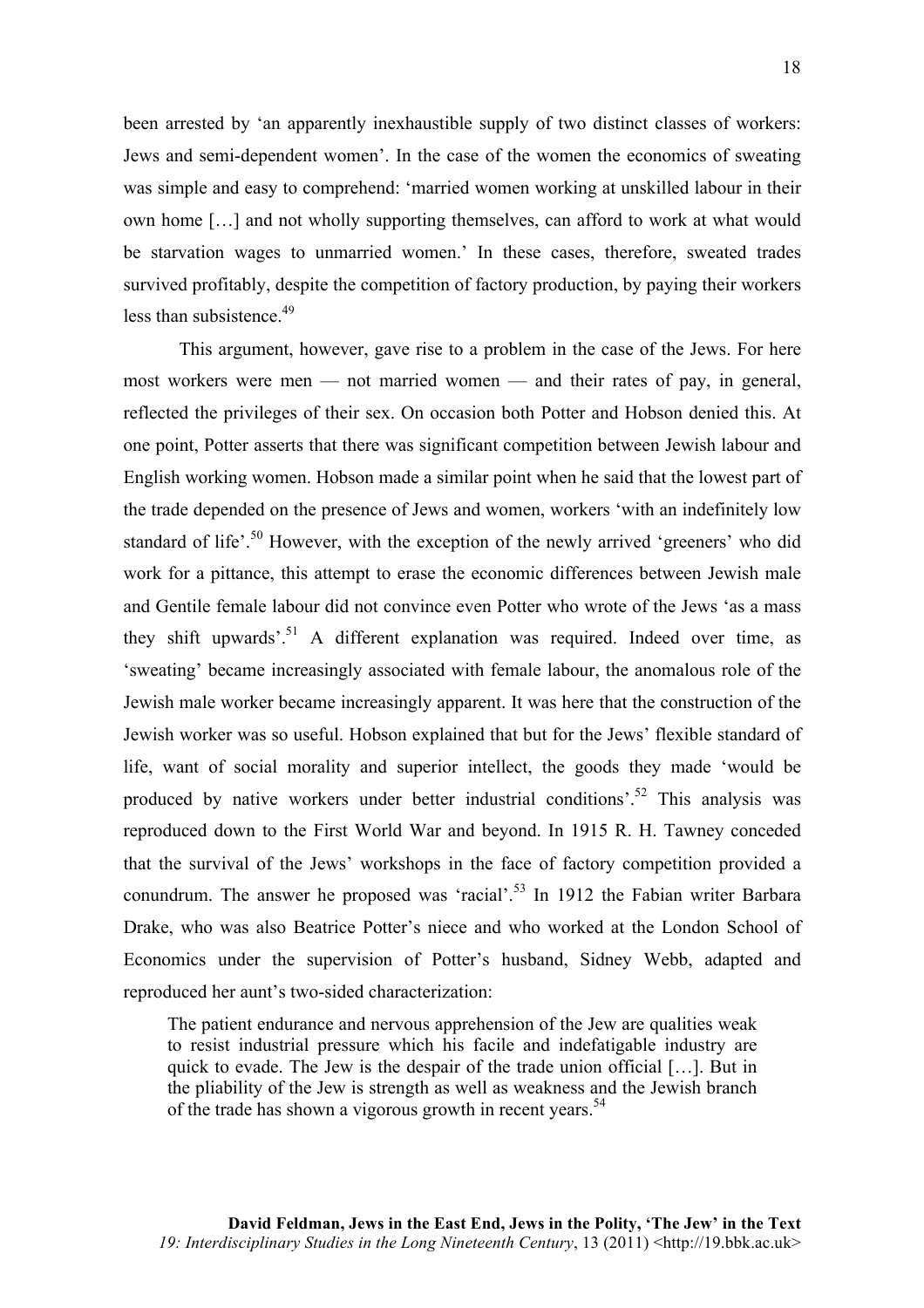The bifurcated 'Jew' was thus also a useful figure. The sweated workshops of the East End appeared to many observers an anomaly amidst the forms of modern industry. The presence of married women as its labour force was entirely in keeping with this assessment. A backward form of production could survive only by paying its workforce less than they needed to survive. In effect the sector continued to survive, if not thrive, on the basis of a subsidy from other parts of the community: husbands, charities, and the poor law. The Jewish workshops, employing Jewish men and, as Potter well knew from her extensive research for Booth, often doing so at decent rates of pay (by the standards of the East End), were a far more troubling presence. In theory these debased workshops could not exist, let alone compete and thrive, while employing adult men and paying them men's customary wages. The attraction of 'the Jewish type' was that it accounted for this anomaly by representing the Jews as a special case. The strategic function of this racialized construction of the Jew was to allow social investigators and economists to place to one side a troubling case that otherwise would disrupt one of their fundamental assumptions about economic life: the superiority of factory production.

## **IV**

In the same way as this analysis of texts draws attention to the uneven way in which liberal culture treated 'the Jew', so too does the account of the institutional and discursive integration of Jews within the British polity which precedes it. For here we found that the contours of Jewish integration varied according to the issue at hand. Integrating Jews as members of a religious minority generated a relationship to late-Victorian political culture different from the one created by their interpolation as potential paupers. This variation in the place of 'the Jew' in public discourse comes sharply into view once we ask how the great and growing concentration of Jews in the East End of London was integrated within some of the key practices promoted by the Victorian state and civil society: education and poor relief. The variation itself is, perhaps, not unexpected but its implications for our understanding of the interaction of Jews with liberal political culture have not yet been recognized. There was no single discursive relationship between liberal culture, the East End, and the Jews. Rather than seeking a single and capacious characterization, future research might seek to identify and analyse the dimensions and limits of diversity and change over time.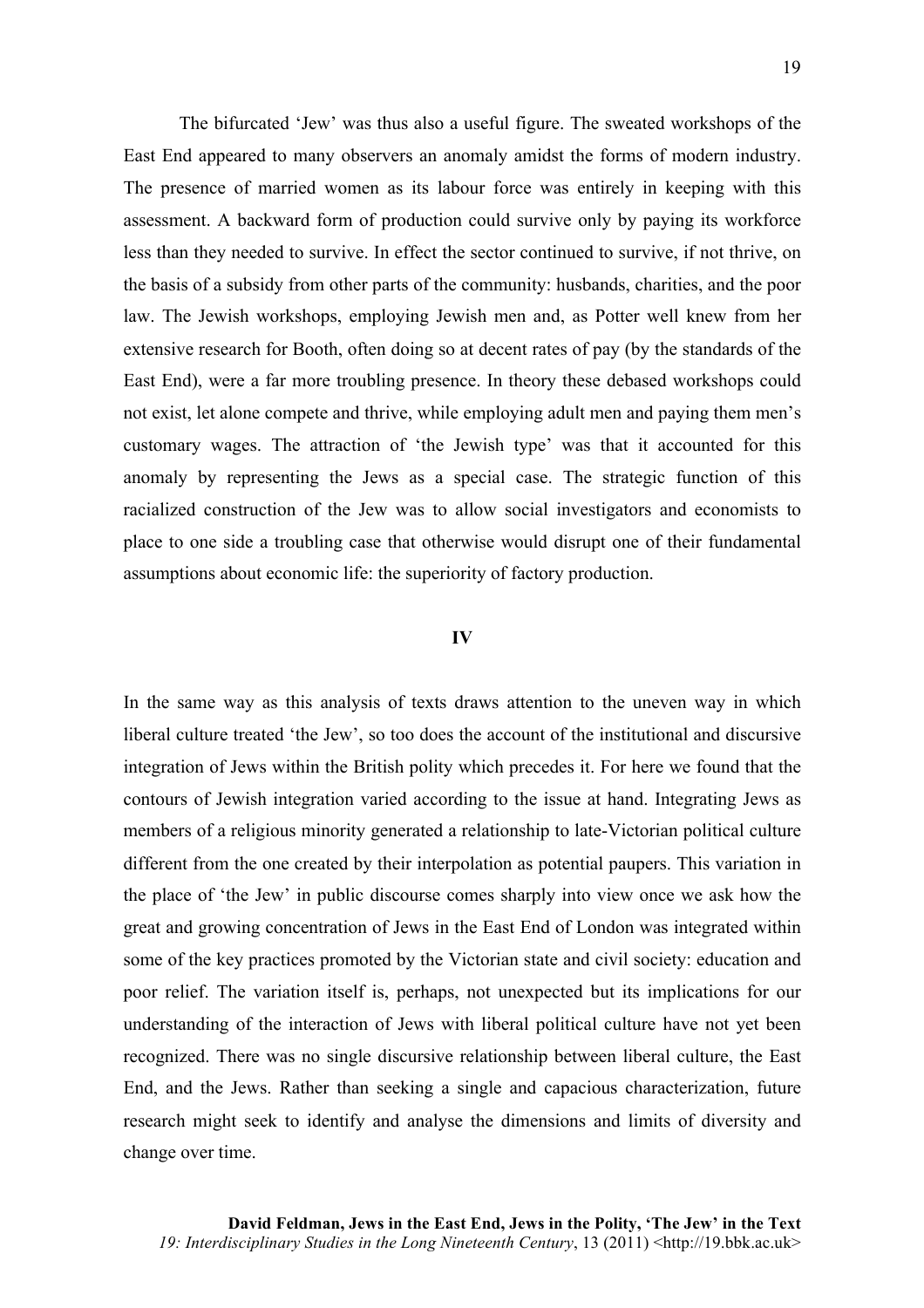Recent scholarship has emphasized the contradictory images of 'the Jew' that proliferated in late nineteenth- and early twentieth-century texts, and has analysed this as (yet further) evidence of the limits and false promise of 'liberalism' when confronted with the Jews' obstinate alterity. The occurrence of multiple good and bad Jews here is seen to carry a single message about the Jews. Here, I have suggested that we should also attend to the particular analytic content and purpose of writing about Jews. Writers such as Potter were able to employ a repertoire of Jewish characteristics to address an issue that was not, in the first instance, a 'Jewish' problem. This was the case when Potter addressed the sweating system. What we find here is a repertoire of bifurcated images of 'the Jew' being pressed into service to patch up a creaky argument about the superiority of factory production. In this light, it may be useful for us to distinguish between 'ambivalence' and 'bifurcation'. The former term suggests that contradictory images of 'the Jew' are held together so that they form a single, protean response to real Jews. The latter term, by contrast, draws attention to complex and divergent representations, such as those used by Potter and Llewellyn Smith, in arguments that were not, in the first instance, about Jews.

Potter and others were fascinated by what they presumed to be the qualities of Jewish life in East End. The Jews' work ethic, their responsiveness to the market in general and the profit motive in particular, their cohesive communal life, their piety, sobriety, and purposefulness, all appeared to stand in stark contrast to the 'demoralized' poor whom they lived alongside in the East End of London. In this vision, both the English and Irish poor of the East End and the Jews defied the rules of prescribed 'normal' development as it was seen by late-Victorian reformers, albeit in quite different ways: the English and Irish in their demoralization, the Jews in their sweatshops. The exceptionality of the Jewish East End and the idea that the district as a whole constituted the dark heart of 'outcast London' were thus yoked together. Attending to 'the Jew' in the writings of Potter and other investigators and reformers can tell us a great deal about how they regarded both the problems of the East End in particular and social progress in general.

<u> 1989 - Johann Stein, marwolaethau a bh</u>

I am grateful to Ella Dzelzainis, Nadia Valman, and to an anonymous referee for their very helpful comments on earlier versions of this essay.

<sup>&</sup>lt;sup>1</sup> On politics see Henry Pelling, *Social Geography of British Elections, 1885-1910* (London: Macmillan, 1967); on the economy and working-class culture see Gareth Stedman Jones, *Outcast London* (London: Oxford University Press, 1971), and by the same author, 'Working-Class Culture and Working-Class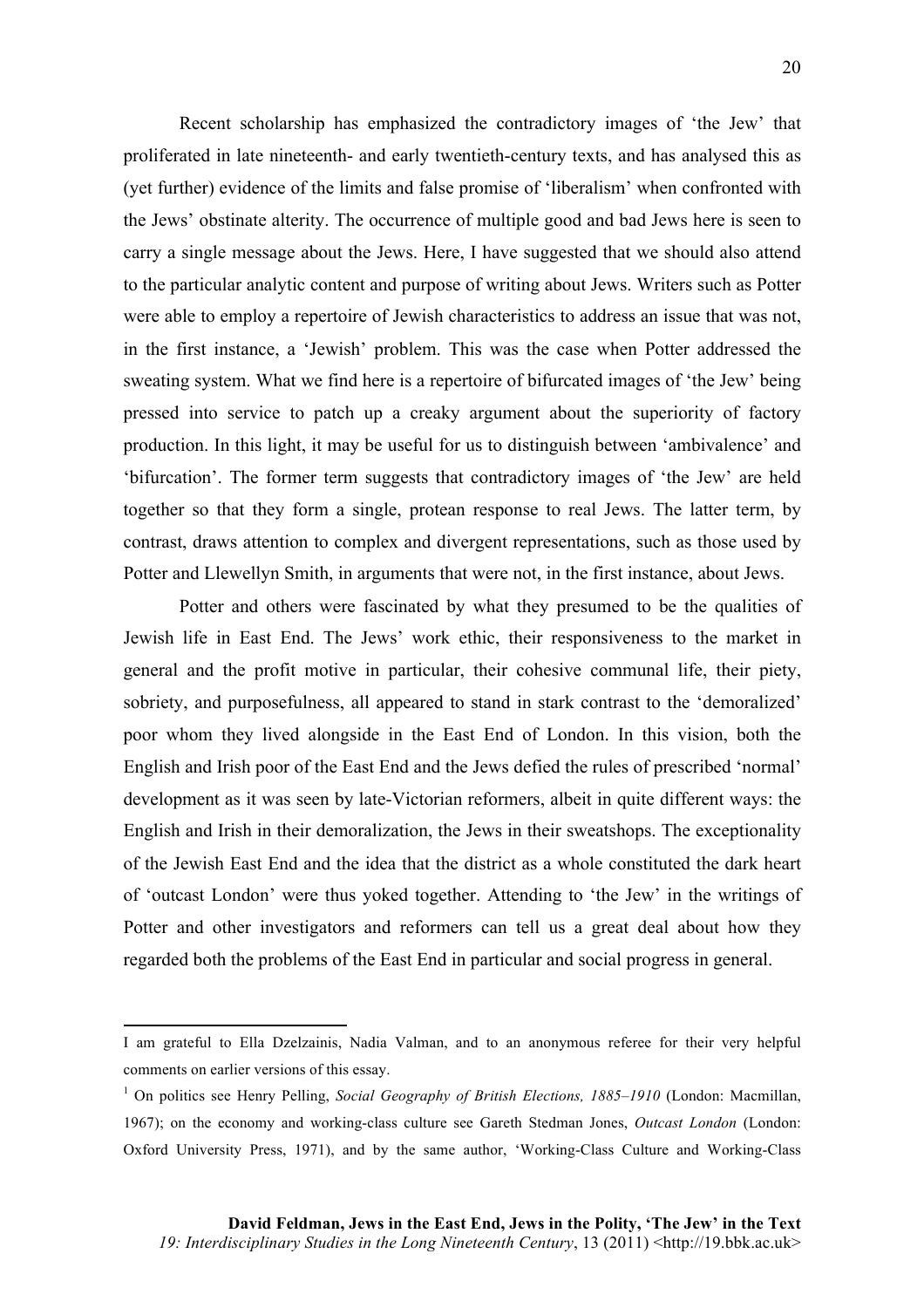Politics in London, 1870–1900; Notes on the Remaking of a Working Class', *Journal of Social History*, 7.4 (1974), 460–508; on settlement work see Standish Meacham, *Toynbee Hall and Social Reform: The Search for Community* (New Haven: Yale University Press, 1987), and Seth Koven, *Slumming: Sexual and Social Politics in Victorian London* (Princeton: Princeton University Press, 2004); on violence against women see Judith Walkowitz, *City of Dreadful Delight: Narratives of Sexual Danger in Late-Victorian London* (London: Virago, 1992); and on the perceived dreariness of the East End and an attempt to ameliorate this see Deborah Wiener, 'The People's Palace: An Image for East London in the 1880s', in *Metropolis London: Histories and Representations since 1800,* ed. by David Feldman and Gareth Stedman Jones (London: Routledge, 1989), pp. 40–55.

<u> 2002 - Andrea San Andrea San Andrea San Andrea San Andrea San Andrea San Andrea San Andrea San Andrea San An</u>

<sup>2</sup> On Whitechapel politics see David Feldman, *Englishmen and Jews: Social Relations and Political Culture 1849–1914* (London: Yale University Press, 1994), pp. 325–26, 373; on Jewish philanthropy see Eugene C. Black, *The Social Politics of Anglo-Jewry 1880–1920* (Oxford: Blackwell, 1988). Some contemporary views on the Jews' qualities are discussed later in this essay.

<sup>3</sup> Lloyd P. Gartner, *The Jewish Immigrant in England, 1970–1914,* 2nd edn (London: Simon Publications, 1973).

<sup>4</sup> William J. Fishman, *East End Jewish Radicals, 1875–1914* (London: Duckworth, 1975); Jerry White, *Rothschild Buildings: Life in an East End Tenement Block, 1887–1920* (London: Routledge, 1980); *The Making of Modern Anglo-Jewry*, ed. by David Cesarani (Oxford: Blackwell, 1990); Feldman, *Englishmen and Jews*, pp. 215–57, 291–352; Edward J. Bristow, *Prostitution and Prejudice: The Jewish Fight against White Slavery 1870–1939* (Oxford: Clarendon Press, 1982), pp. 18–20, 236–37.

<sup>5</sup> 'The alembic of English tolerance' comes from Cecil Roth, *A History of the Jews in England,* 3rd edn (Oxford: Clarendon Press, 1964), p. 270; Bill Williams, 'The Anti-Semitism of Tolerance: Middle-Class Manchester and the Jews, 1870–1900', in *City, Class and Culture: Studies of Cultural Production and Social Policy in Manchester*, ed. by Alan J. Kidd and K. W. Roberts (Manchester: Manchester University Press, 1985), pp. 74–102.

<sup>6</sup> Geoffrey Alderman, 'English Jews or Jews of the English Persuasion?: Reflections on the Emancipation of Anglo-Jewry', in *Paths of Emancipation: Jews, States and Citizenship*, ed. by Pierre Birnbaum and Ira Katznelson (Princeton: Princeton University Press, 1995), pp. 128–56 (pp. 138–39); David Cesarani, 'British Jews', in *The Emancipation of Catholics, Jews and Protestants: Minorities and the Nation-State in Nineteenth-Century Europe*, ed. by Rainer Liedtke and Stephan Wenderhorst (Manchester: Manchester University Press, 1999), pp. 33–55 (p. 39).

<sup>7</sup> See for example Catherine Hall, Keith McClelland, and Jane Rendall, *Defining the Victorian Nation: Class, Race, Gender and the British Reform Act of 1867* (Cambridge, Cambridge University Press, 2000); for critical comments in relation to writings on liberalism and empire see Frederick Cooper, *Colonialism in Question: Theory, Knowledge, History* (Berkeley: University of California Press, 2005).

<sup>8</sup> Bryan Cheyette, *Constructions of the 'the Jew' in English Literature and Society: Racial Representations, 1875–1945* (Cambridge: Cambridge University Press, 1993), pp. 5–6.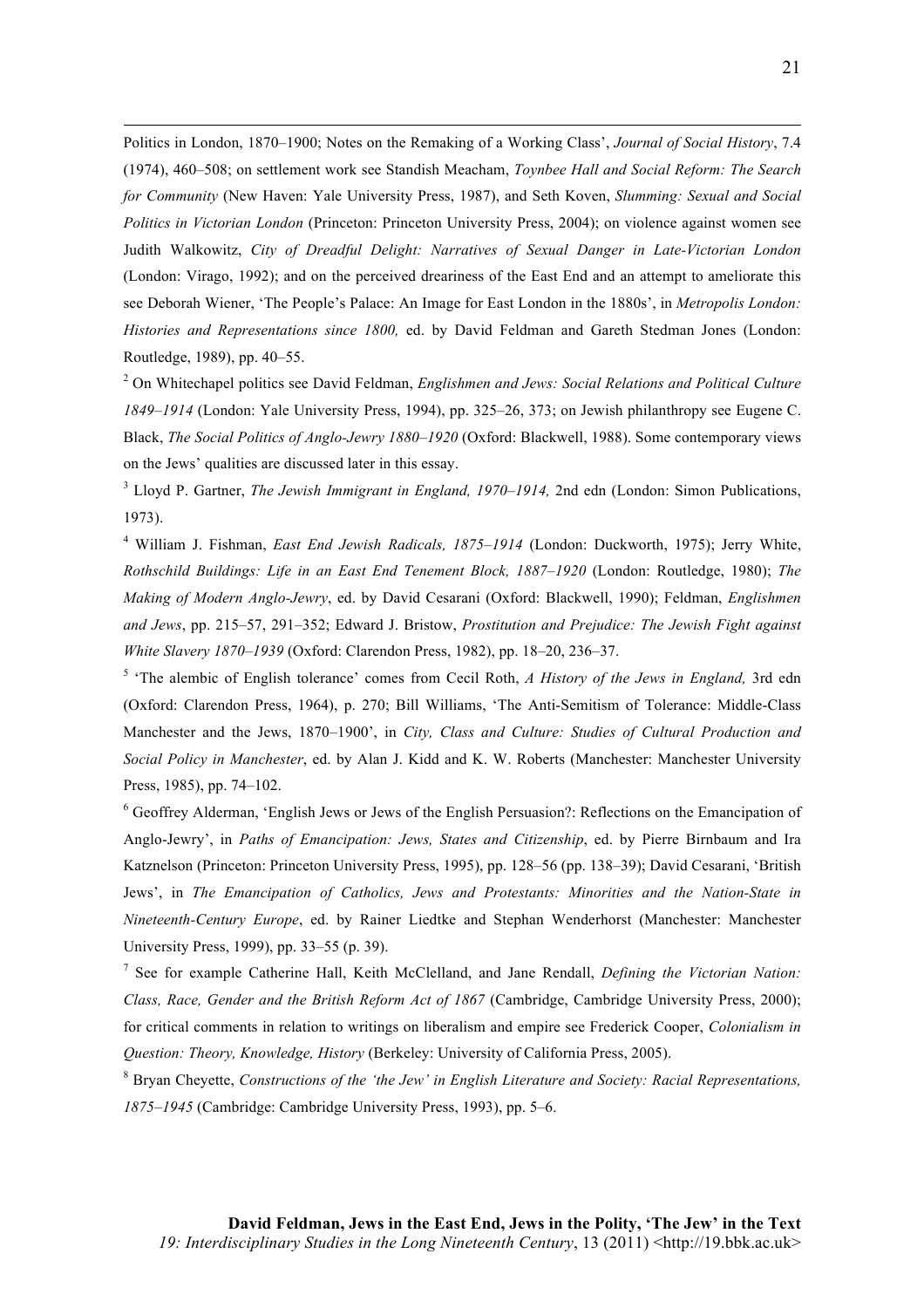<sup>9</sup> Nadia Valman, 'Bad Jew/Good Jewess: Gender and Semitic Discourse in Nineteenth-Century England', in *Philosemitism in History*, ed. by Jonathan Karp and Adam Sutcliffe (Cambridge: Cambridge University Press, 2011), pp. 149–69 (p. 167).

<u> 2002 - Andrea San Andrea San Andrea San Andrea San Andrea San Andrea San Andrea San Andrea San Andrea San An</u>

<sup>10</sup> The turn to ambivalence has resonated widely. Writing on judicial discourse in the twentieth century the legal scholar Didi Herman observes, 'I do not find the term "antisemitism" helpful […]. My analysis is more in keeping with critical Jewish studies scholars who describe the relationship between Jews, Jewishness and English culture as one of ambivalence.' See *An Unfortunate Coincidence: Jews, Jewishness and the Law* (Oxford: Oxford University Press, 2011), p. 25. A similar emphasis is present in Anthony Bale's recent study of *The Jew in the Medieval Book: English Antisemitisms, 1350–1500* (Cambridge: Cambridge University Press, 2006), p. 19. Here Bale complicates the picture when he points out, 'Jews and Judaism were in fact objects of a discursive scrutiny rather than simply of repulsion' and could be 'praised or slandered, esteemed or disesteemed'. On the nineteenth century see Nadia Valman, *The Jewess in Nineteenth-Century British Literary Culture* (Cambridge: Cambridge University Press, 2007).

<sup>11</sup> Feldman, *Englishmen and Jews*, pp. 21–22, 166–72.

<sup>12</sup> Vivian D. Lipman, *A Century of Social Service: The Jewish Board of Guardians, 1859–1959* (London: Routledge and Kegan Paul, 1959), p. 30; Black, *Social Politics*, pp. 80, 101.

<sup>13</sup> Many non-Jewish ratepayers also donated to charities that served the poor but in their case they supplemented the poor law; they did not seek to replace it. On the entitlement of 'aliens' to poor relief see *Ninth Annual Report of the Poor Law Commissioners* (London: House of Commons, 1843), p. 30.

<sup>14</sup> Lipman, *Century of Social Service*, pp. 8–9; Gartner, *Jewish Immigrant*, p. 20.

<sup>15</sup> Cesarani, 'British Jews', pp. 53–54; Williams, 'Anti-Semitism of Tolerance', pp. 91–92.

<sup>16</sup> Feldman, *Englishmen and Jews*, pp. 292–99.

<sup>17</sup> Black, *Social Politics*, pp. 104–12; White, *Rothschild Buildings*, pp. 145–46; James Murphy, *Church, State and Schools in Britain, 1800–1970* (London: Routledge and Kegan Paul, 1971).

<sup>18</sup> *Minutes, Correspondence and Financial Statements of the Committee of the Council on Education* (London: House of Commons, 1852), pp. 31–39; Black, *Social Politics*, pp. 105–06.

<sup>19</sup> *Return Showing by Counties for each Public Elementary School in England and Wales Particulars of School Income and Expenditure for the Year ended 31st August 1893* (London: House of Commons, 1894), pp. 400–01; Black, *Social Politics*, pp. 105–06; Geoffrey Alderman, *London Jewry and London Politics, 1889–1986* (London: Routledge, 1989), p. 45.

<sup>20</sup> *Royal Commission on Alien Immigration* (London: House of Commons, 1903), qq. 10281–82.

<sup>21</sup> *Jewish Chronicle*, 16 June 1893, p. 17; 28 July 1893, p. 10; 10 November 1893, p. 11; Greater London Record Office, SBL 793, Minutes of a Meeting of the Special Sub-Committee on Religious Instruction of Jewish children, 25 April 1894; *Royal Commission on Alien Immigration* (London: House of Commons, 1903), q. 10284.

<sup>22</sup> Alderman, *London Jewry*, pp. 47–49.

<sup>23</sup> Colin Holmes, *Anti-Semitism in British Society, 1876–1939* (London: Arnold, 1979).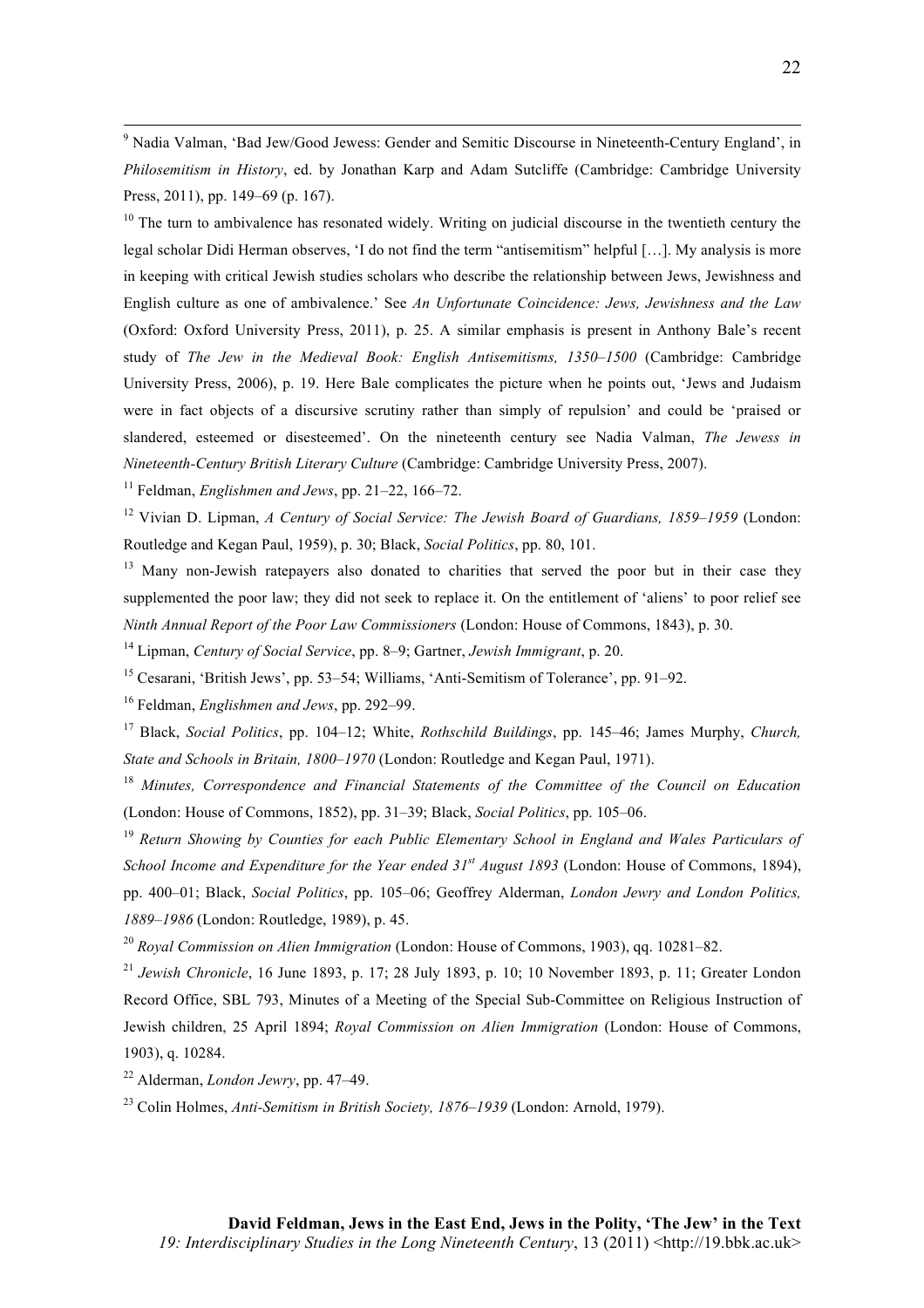<sup>24</sup> Stewart Brown, *The National Churches of England, Ireland and Scotland, 1801–1846* (Oxford: Oxford University Press, 2001), pp. 1–2, 136–49, 181–82, 208, 405.

<u> 2002 - Andrea San Andrea San Andrea San Andrea San Andrea San Andrea San Andrea San Andrea San Andrea San An</u>

<sup>25</sup> Eric J. Evans, *The Forging of the Modern State: Early Industrial Britain, 1783–1870* (London: Longman, 1983), pp. 426–27.

<sup>26</sup> Evans, *Forging of the Modern State*, pp. 232–33; Murphy, *Church, State and Schools*, pp. 27–35.

<sup>27</sup> John Lawson and Harold Silver, *A Social History of Education in England* (London: Methuen, 1973), p. 269; Timothy Larsen, *Friends of Religious Equality: Nonconformist Politics in Mid-Victorian England* (Woodbridge: Boydell, 1999), pp. 138–45.

<sup>28</sup> *Minutes, Correspondence and Financial Statements of the Committee on Education* (London: House of Commons, 1852), pp. 31–39; Black, *Social Politics*, p. 105; Murphy, *Church, State and Schools*, pp. 35–37, 87–88, 92–95.

<sup>29</sup> For an analysis that traces conservative pluralist policies such as this over three centuries see David Feldman, 'Why the English like Turbans: Multicultural Politics in British History', in *Structures and Transformations in British History*, ed. by David Feldman and Jon Lawrence (Cambridge: Cambridge University Press, 2011), pp. 281–302.

<sup>30</sup> The literature here is immense but see Alan Kidd, *State, Society and the Poor in Nineteenth-Century England* (Basingstoke: Macmillan, 1999), pp. 31–33.

<sup>31</sup> Stedman Jones, *Outcast London*, pp. 152–55, 281–314.

<sup>32</sup> Ruth Hodgkinson, *The Origins of the National Health Service: The Medical Services of the New Poor Law, 1834–1871* (London: Wellcome Historical Medical Library, 1967), pp. 332–33.

<sup>33</sup>*Royal Commission,* qq. 15691, 16234.

<sup>34</sup> For an important statement of this position see Bryan Cheyette and Nadia Valman, 'Introduction: Liberalism and Anti-Semitism', in *The Image of the Jew in European Culture*, ed. by Cheyette and Valman (London: Vallentine Mitchell, 2004), pp. 1–22. For recent examples of the former tendency see William Rubinstein and Hilary Rubinstein, *Philosemitism: Admiration and Support in the English-Speaking World for Jews, 1840–1939* (Basingstoke: Macmillan, 1999), and Anthony Julius, *Trials of the Diaspora: A History of Antisemitism in England* (Oxford: Oxford University Press, 2010).

<sup>35</sup> See note 10. See too Phyllis Lassner and Lara Trubowitz, 'Introduction', in *Antisemitism and Philosemitism in the Twentieth and Twenty-First Centuries* (Newark: University of Delaware Press, 2008), pp. 7–17 (pp. 15–16), where the authors call for analyses which 'historicize' attitudes to Jews and Jewishness but at the same time use terms such as 'antisemitism' and 'philosemitism' in a manner that places these terms outside of history.

<sup>36</sup> Cheyette, *Constructions of 'the Jew'*, pp. 5–6. We should add too that the characterization of Britain as a 'nation-state' is also unhelpful. For the United Kingdom, as its name suggests, was (and is) not a nation state but a multi-national conglomerate, albeit one in which England was (and is) dominant. Indeed, the last decades of the nineteenth century saw increasing recognition of Scottish, Welsh, and Irish nationhood, not least from Liberals for whom Irish Home Rule became a cardinal point of policy. At the very least, we must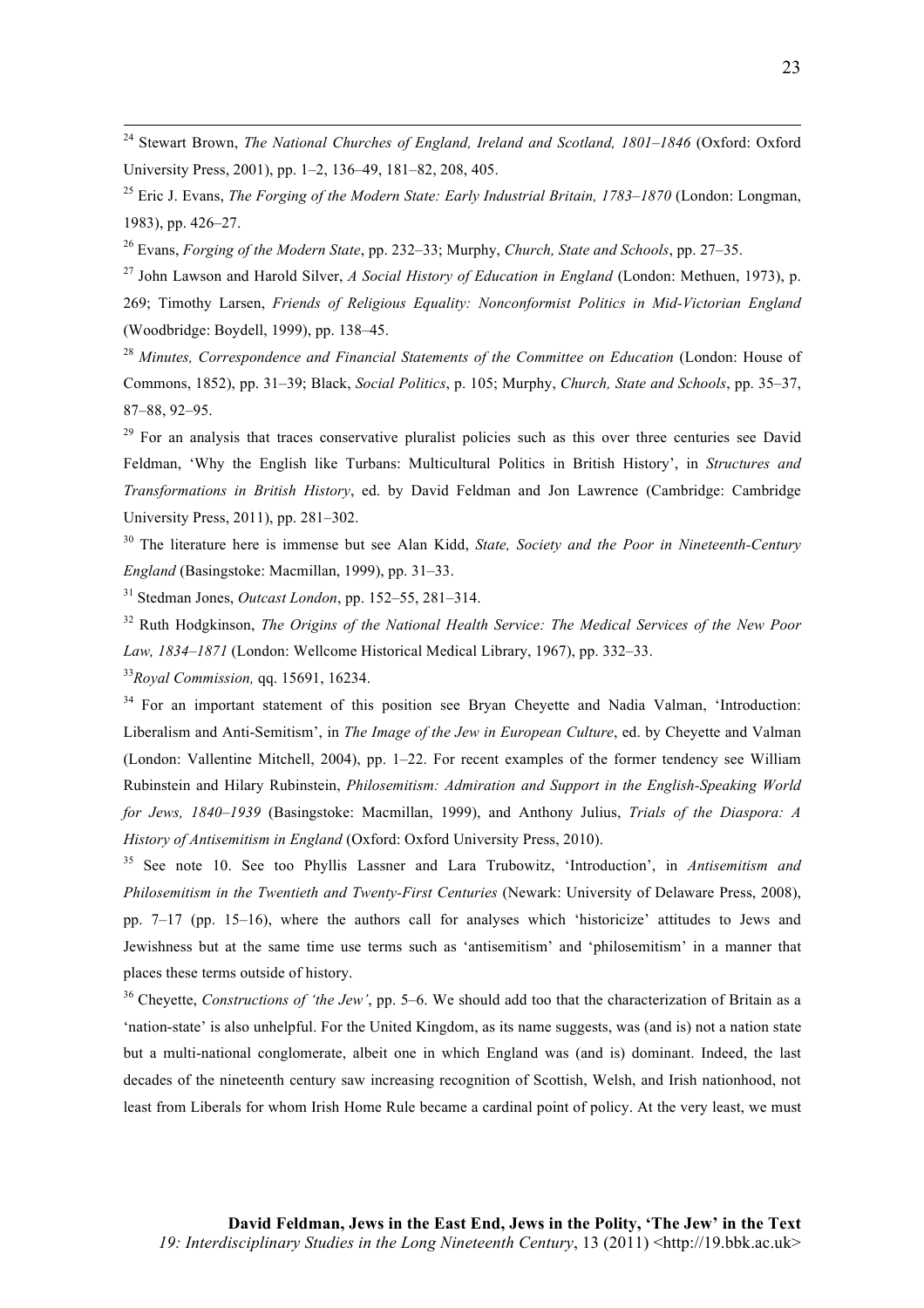acknowledge that Cheyette's 'increasingly exclusivist' state displayed significant countervailing characteristics. On this see Feldman, 'Why the English like turbans.'

<u> 2002 - Andrea San Andrea San Andrea San Andrea San Andrea San Andrea San Andrea San Andrea San Andrea San An</u>

<sup>37</sup> Sheila C. Blackburn, "Princesses and Sweated Wage-Slaves Go Well Together": Images of British Sweated Workers, 1843–1914', *International Labor and Working-Class History,* 61 (2002), 24–44; Sheila C. Blackburn, 'Working-Class Attitudes to Social Reform: Black Country Chain Makers and Anti-Sweating Legislation', *International Review of Social History,* 33 (1998), 42–69.

<sup>38</sup> John Davis, 'Webb, (Martha) Beatrice (1858–1943)', in *Oxford Dictionary of National Biography*, 2nd edn (2004) <http://dx.doi.org/10.1093/ref:odnb/36799>

[accessed 14 December 2011].

<sup>39</sup> Beatrice Potter, 'The Jewish Community', in *Life and Labour of the People in London,* ed. by Charles Booth, 2 vols (London: Williams and Norgate, 1889), I, 564–90 (p. 585).

<sup>40</sup> See Bernard Gainer, *The Alien Invasion: The Origins of the Aliens Act of 1905* (London: Heinemann, 1972), p. 88; David Englander, 'Booth's Jews: The Presentation of Jews and Judaism in *Life and Labour of the People in London*', *Victorian Studies*, 32.4 (1989), 218–42.

 $41$  Potter, 'The Jewish Community', pp. 577–80, 586–88.

<sup>42</sup> Potter, 'The Jewish Community', pp. 579, 588–90.

<sup>43</sup> Beatrice Potter, 'The Tailoring Trade', in Booth, *Life and Labour,* I, 209–40 (p. 233). Not only is the Jews' difference seen in both positive and negative terms, at the same time it is understood to be both 'a concentrated essence' and evanescent in the face of English liberality: 'The Polish or Russian Jew represents to some extent the concentrated essence of Jewish virtue and Jewish vice; for he has, in his individual experience, epitomised the history of his race in the Christian world. But he can in no sense be considered a fair sample of the Jews who have experienced the freedom, the culture and the public spirit of English life.' (Potter, 'The Jewish Community', p. 580.) Here we do find that variant of liberal culture that Cheyette singles out. For the capacity of English life, characterized here by individual liberty and disinterestedness, to assimilate Jews whose 'concentrated essence' is characterized by neither, is a moment for selfcongratulation.

<sup>44</sup> John A. Hobson, *Problems of Poverty* (London: Methuen, 1891), p. 59.

<sup>45</sup> Report on the Volume and Effects of Recent Immigration from Eastern Europe (London: House of Commons, 1894), p. 42.

<sup>46</sup> *Report to the Board of Trade on the Sweating System in the East End of London* (London: House of Commons, 1887).

<sup>47</sup> Beatrice Potter, 'The Lords and the Sweating System', *Nineteenth Century,* 160 (1890), 885–905 (p. 889) (emphasis in original); see too Potter, 'The Tailoring Trade', p. 232.

 $48$  Potter, 'The Lords', pp. 889, 903.

<sup>49</sup> Potter, 'The Lords', p. 893; Potter, 'East London Labour', *Nineteenth Century,* 138 (1888), 161–83 (pp. 178–80, 182–83).

<sup>50</sup> Potter, 'The Tailoring Trade', pp. 213, 238; Hobson, *Problems of Poverty*, p. 59.

<sup>51</sup> Potter, 'The Tailoring Trade', p. 233.